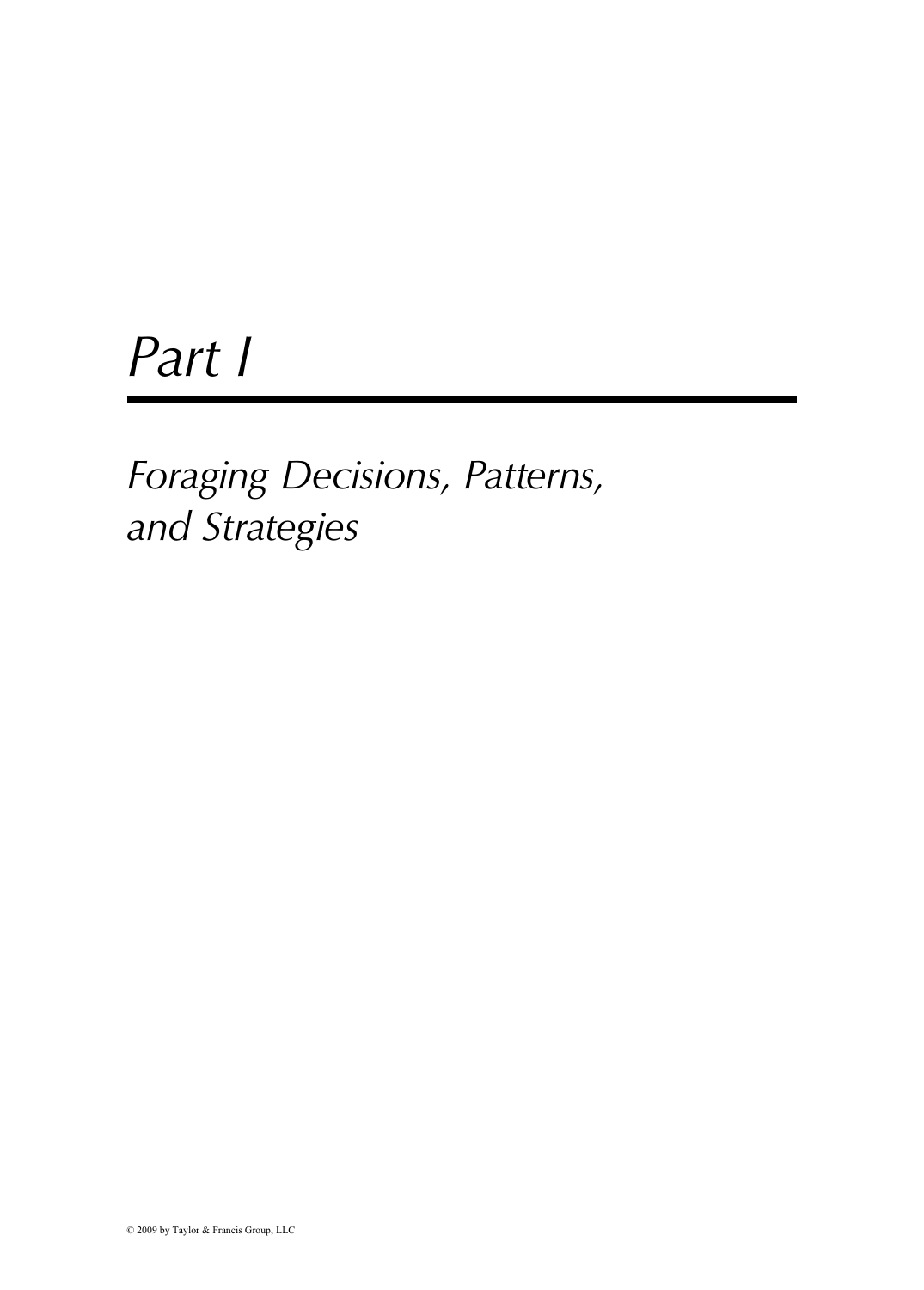## **Measuring the Adaptiveness of** Social Insect Foraging Strategies *An Empirical Approach\**

*Nigel E. Raine and Lars Chittka*

## **CONTENTS**

| Learning and Foraging Performance: Bumble Bees Gain Fitness through Learning 16 |  |
|---------------------------------------------------------------------------------|--|
|                                                                                 |  |
|                                                                                 |  |
|                                                                                 |  |
|                                                                                 |  |
|                                                                                 |  |
|                                                                                 |  |

## **INTRODUCTION**

Foraging has been one of the key research areas to define the development of behavioral ecology as a discipline (Krebs and Davies 1993; Owens 2006). However, despite the considerable research effort devoted to studying foraging behavior, a number of fundamental questions with respect to the adaptiveness of foraging strategies remain relatively unexplored. Generally, we still understand very little about how foraging strategies contribute to the fitness of animals in the wild. How well does a given foraging strategy perform relative to strategies used by other individuals, colonies, or species? Does variation in foraging-related traits actually translate into real differences in fitness?

The rich history of studying foraging has revealed a great deal about the economics of foraging decisions, such as which types of food an animal should choose to consume (Pyke et al. 1977; Waddington and Holden 1979; Stephens and Krebs 1986), when to abandon a foraging patch (Kacelnik and Krebs 1985; Cuthill et al. 1990), how variance in food supply affects forager choices (Real 1981; Shafir et al. 1999; Fülöp and Menzel 2000; Chittka 2002), and what currencies animals use when making decisions about food quality (Schmid-Hempel et al. 1985; McNamara et al. 1993). But can we conclude that the improvements in foraging success or efficiency brought about by these behavioral strategies actually lead to increases in fitness? In a field study of bumble bee foraging, Schmid-Hempel and Heeb repeatedly removed a large percentage of foragers (10–15% of all workers) at regular intervals during the colony cycle. Interestingly, they found no significant effects of this forager workforce decimation on colony growth, life history, or ultimate colony reproductive success in a natural environment (Schmid-Hempel and Heeb 1991). So how can the precise

<sup>\*</sup> Copyright of this chapter in this publication remains with the authors.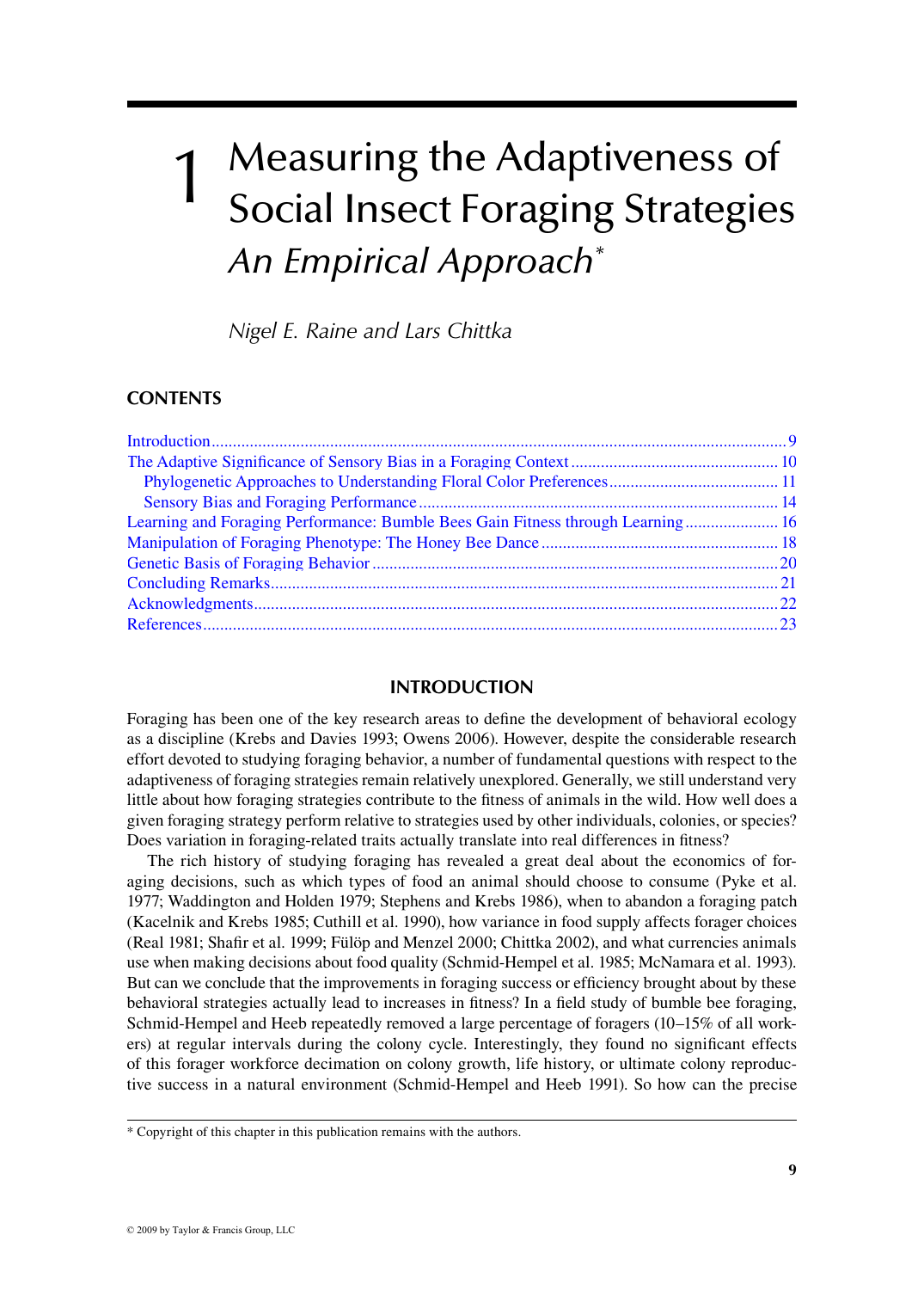<span id="page-2-0"></span>subtleties of minute-to-minute foraging strategies of specific individuals matter if even the existence of those individuals does not appear to affect colony reproductive success? Schmid-Hempel and Heeb's findings are consistent with comparable worker removal studies in ants (Gentry 1974; Herbers 1980), and experiments in which food availability was restricted for bumble bee colonies (Sutcliffe and Plowright 1988) suggest that stress levels must be quite severe before colony development or reproductive output are adversely affected. Perhaps the real value of foraging strategies only becomes crucial under adverse conditions (Schmid-Hempel and Heeb 1991; Schmid-Hempel and Schmid-Hempel 1998), but this underlines the general point that we do not yet really understand how foraging strategies contribute to the fitness of animals under natural conditions.

The goal of this review is to determine whether particular behavioral traits represent actual adaptations in the context of foraging. To do this we revisit the central tenets of behavioral ecology, namely, the need to accurately quantify variation in behavior and then to use the subtle variation that exists in behavioral traits to test adaptive hypotheses (Krebs and Davies 1993; Owens 2006). We need to quantify variation in foraging-related traits, and then measure the fitness consequences associated with different competing behavioral strategies under the field conditions in which animals really operate. As assessing lifetime reproductive success is at best rather time-consuming and labor-intensive, and at worst impossible, it is perhaps unsurprising that there are very few studies of phenotypic selection on behavioral traits in the wild (Endler 1986; Kingsolver et al. 2001). The social bees provide a convenient and tractable biological system with which to examine the potential adaptiveness of a wide range of foraging traits under natural conditions. Bumble bees are particularly amenable to such studies, as their foraging behavior is easily studied in both the laboratory and field, and can be linked to colony reproductive success. Since bumble bee colonies produce males and new queens in proportion to the amount of food available to them (Schmid-Hempel and Schmid-Hempel 1998; Pelletier and McNeil 2003; Ings et al. 2006), we can use colony foraging performance as a robust proxy measure of colony fitness. Here, we focus on how empirical studies on social bees allow us to investigate the adaptiveness of foraging strategies.

First, we assess how the innate color preferences of bumble bees have been influenced by the particular floral markets in which they forage. Using a phylogenetic approach we compare the innate color biases of different bumble bee species, and distinct populations within a single bumble bee species, which are presumably adapted to forage in different conditions but diverged from a common ancestor. Second, we examine the hypothesis that local variation in flower traits drives selection for innate color biases. The performance of bees from nine colonies was compared in a laboratory color bias paradigm before assessing the foraging performance of the same colonies under the field conditions to which they should be locally adapted. Third, we examine the quantitative effects of variation in learning performance on fitness using a similar correlative approach. The learning performance of bumble bees from twelve colonies was evaluated in an ecologically relevant associative learning task under laboratory conditions, before testing the foraging performance of the same colonies under field conditions. Finally, we examine the ecological conditions in which the honey bee dance language is adaptive by comparing an experimentally manipulated foraging phenotype, in which the directional information component of the dance language is removed, to the normal behavioral phenotype.

## **THE ADAPTIVE SIGNIFICANCE OF SENSORY BIAS IN A FORAGING CONTEXT**

Animals are constantly exposed to stimuli differing widely in their potential importance. Sensory systems and cognitive processes allow the animal to assess the relative salience of stimuli and select appropriate behavioral responses to the most important. One mechanism through which such adaptive behavioral outcomes are promoted is through sensory biases, within either the sensory system or subsequent cognitive processes, causing animals to respond more strongly to certain, more pertinent, stimuli (Basolo and Endler 1995; Endler and Basolo 1998). Although sensory biases have received attention in the context of animal signaling, predominantly relating to mate choice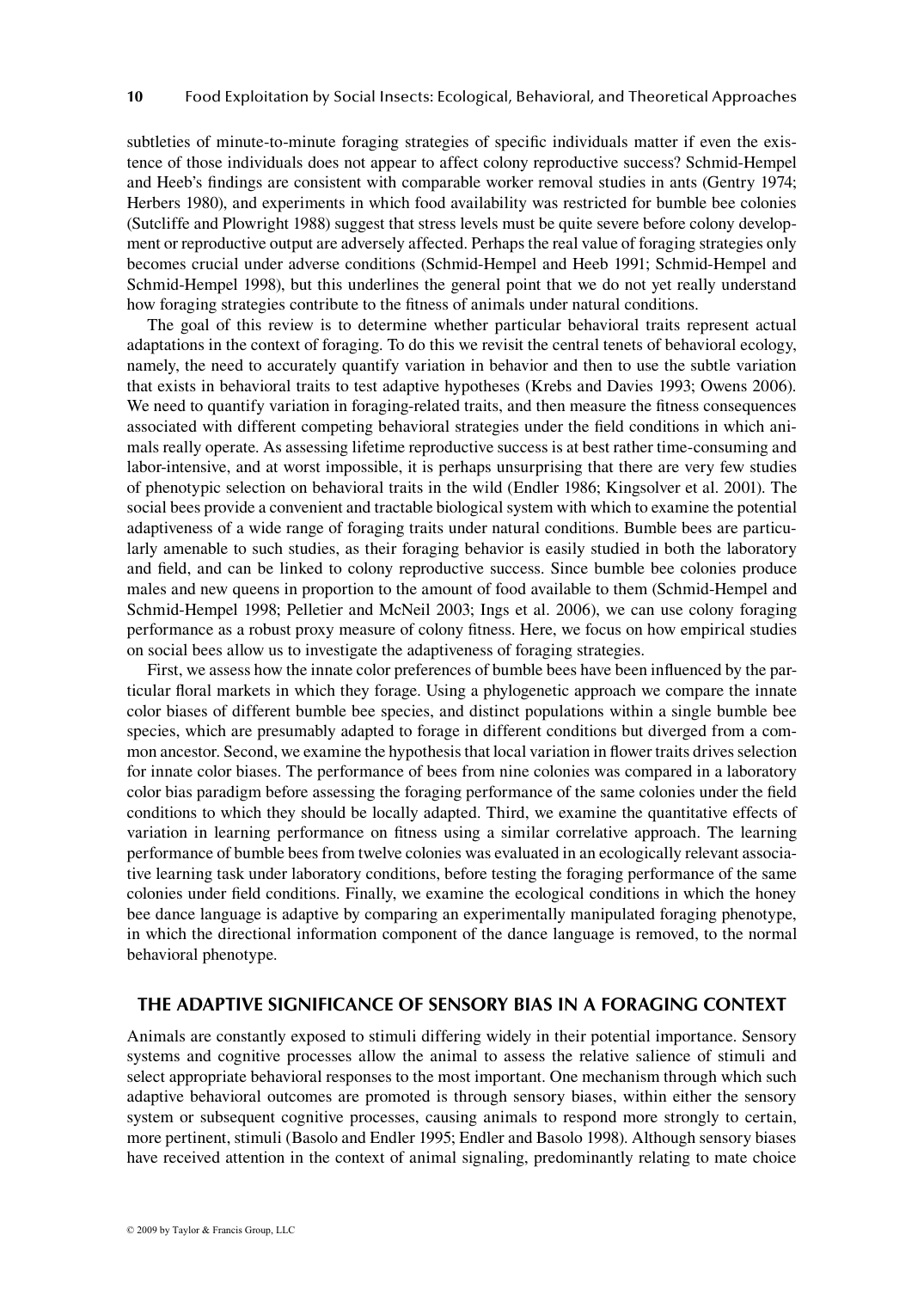<span id="page-3-0"></span>(Dawkins and Guilford 1996; Collins 1999) and predator avoidance (Bruce et al. 2001), the potential adaptive role of such biases has only recently been studied in a foraging context where they could also be very influential (Smith et al. 2004). The flower choices of pollinators represent a good model system in which to study the adaptive role of sensory bias in the context of foraging. Flowers send out signals to attract the attention of potential pollinators in a competitive marketplace, and pollinators are attuned to particular traits, such as the color, morphology, scent, and temperature of the flowers they visit to find food (Heinrich 1979; Menzel 1985; Dyer et al. 2006; Raine et al. 2006a).

Naïve animals often initially use innate rules to find food. Pollinators, such as bees, use color as a cue to find flowers when first exploring the world (Lunau and Maier 1995; Chittka and Raine 2006). Therefore, sensory biases toward particular colors might help naïve bees find flowers, and perhaps even help them to locate the most profitable ones in the local area. Indeed, newly emerged bees, that have never seen flowers, show distinct sensory biases for certain colors (Giurfa et al. 1995; Lunau et al. 1996; Chittka et al. 2001). While these innate color preferences can be easily modified, or even reversed, as a result of individual experience (Menzel 1985; Raine et al. 2006b), there is evidence that in some situations (for example, when rewards are similar across flower species) bees will revert to their initial preferences (Heinrich et al. 1977; Banschbach 1994; Gumbert 2000). It therefore seems a reasonable hypothesis that these innate preferences reflect the traits of local flowers that are most profitable for bees.

## **PHYLOGENETIC APPROACHES TO UNDERSTANDING FLORAL COLOR PREFERENCES**

Studying behavioral repertoires, such as those involved in foraging, can be complicated as animals typically proceed along multiple alternative evolutionary pathways to optimize foraging behavior, and constraints imposed by one foraging-related trait might easily be compensated for by modifications to another trait (Raine et al. 2006a). Therefore, attempting to identify evolutionary adaptations in foraging by focusing on a single species (Pyke 1978; Greggers and Menzel 1993), or sets of unrelated species (Dukas and Real 1991), can be problematic since optimality and correlation cannot be equated with adaptation (Maynard Smith 1978; Chittka 1996). However, interspecific comparisons can be more rewarding when applied to closely related species of known phylogeny. For example, we can infer that a trait is adapted for a particular task if it can be demonstrated that the ancestors of the animal in question, which did not share the same environment, also do not share the trait under scrutiny (Brooks and McLennan 1991; Losos and Miles 1994; Chittka and Briscoe 2001). The comparative phylogenetic method, which seeks to reconstruct the traits of ancestral species through comparing closely related extant species, is a powerful tool to study patterns of adaptation (Armbruster 1992; Ryan and Rand 1999; Phelps and Ryan 2000). Following earlier studies of adaptation in the foraging strategies in beetles (Betz 1998), birds (Barbosa and Moreno 1999), and primates (Clutton-Brock and Harvey 1977), this technique has more recently been applied to considering the adaptation in the innate floral color preferences of bees.

Giurfa et al. (1995) found a good correlation between the color preferences of naïve honey bees (*Apis mellifera* L.) and the nectar provided by different flowers in a nature reserve near Berlin. These honey bees preferred violet (bee UV-blue, i.e., flowers that stimulate the bees' UV and blue receptors most strongly) and blue (bee blue, i.e., stimulating predominantly the bees' blue receptors), which were also the colors most frequently associated with high nectar rewards. However, as correlation does not imply causality, a better test to examine whether color preferences actually evolved to match floral offerings would be to compare a set of closely related bee species that live in habitats in which the association of floral colors with reward is different.

The innate color preferences of eight bumble bee species were tested by presenting them with artificial flowers in a laboratory flight arena: four species from Europe (*Bombus terrestris* L., *Bombus lucorum* L., *Bombus pratorum* L., and *Bombus lapidarius* L.), three from temperate East Asia (*Bombus diversus* Smith, *Bombus ignitus* Smith, and *Bombus hypocrita* Pérez), and one from North America (*Bombus occidentalis* Greene) (Raine et al. 2006a). Colonies from all species were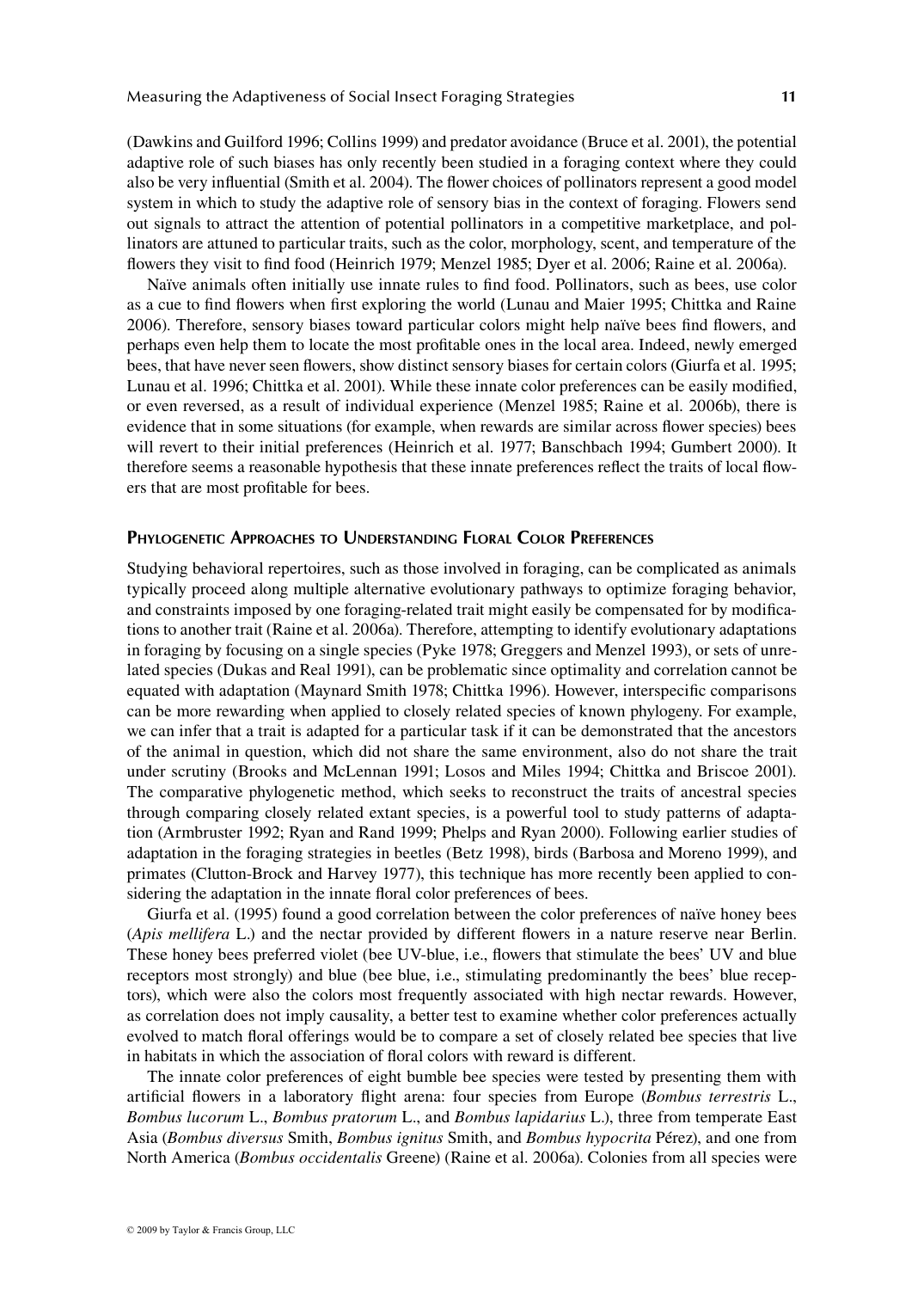raised under identical temperature and humidity conditions in a dark laboratory, to minimize the chances that observed interspecific differences could be caused by nongenetic factors, and were never exposed to flower colors before experiments. The color preferences of each bee were tested individually by recording their choices in a flight arena containing eighteen unrewarding flowers of six different colors (i.e., three flowers of each color: violet (bee UV-blue), blue (bee blue), white (bee blue-green, i.e., producing a strong signal in the blue and green receptors of bees), yellow, orange, and red (all bee green, stimulating the bees' green receptors most strongly).

As all eight species showed a strong sensory bias for colors in the violet-blue range, this indicates a phylogenetically ancient preference ([Figure 1.1\)](#page-5-0). This preference is likely to be advantageous, since violet and blue flowers have been found to contain high nectar rewards in a variety of habitats (Menzel and Shmida 1993; Giurfa et al. 1995; Chittka et al. 2004; Raine and Chittka 2007c). However, there were also differences among species. *B. occidentalis* had a much stronger preference for red than any other species tested. This is intriguing because this species is frequently observed foraging, or robbing nectar, from red flowers whose morphology seems well adapted for pollination by hummingbirds (Chittka and Waser 1997; Irwin and Brody 1999). Comparative phylogenetic analysis strongly suggests that this preference is derived and is therefore likely to represent an adaptation to this unique foraging strategy of *B. occidentalis* (Chittka and Wells 2004; Raine et al. 2006a).

Comparing more recently diverged populations within the same species is also a useful approach to investigate patterns of adaptation among very closely related individuals operating under different ecological conditions. This can be especially true when comparisons include island populations that, by virtue of their small effective population size and risk of genetic bottlenecks, have increased potential for divergence from mainland populations either by chance processes or through more pronounced adaptation to local conditions due to limited gene flow with animals in different habitats (Ford 1955; Stanton and Galen 1997; Barton 1998; Chittka et al. 2004). Applying this phylogenetic approach to compare populations within a single species, Chittka and colleagues tested the innate color preferences of laboratory-raised colonies from eight *Bombus terrestris* populations—*B. t. terrestris* (L.) from Holland and Germany, *B. t. dalmatinus* (Dalla Torre) from Israel, Turkey, and Rhodes, *B. t. sassaricus* (Tournier) from Sardinia, *B. t. xanthopus* (Kriechbaumer) from Corsica, and *B. t. canariensis* (Pérez) from Tenerife—using the same paradigm as above (Chittka et al. 2001; Raine et al. 2006a). All populations preferred colors in the violet-blue range, but there were some differences in the relative preference for violet and blue ([Figure 1.2](#page-6-0)). This pattern is similar to that seen across different bumble bee species (see above), and makes biological sense since these floral colors are frequently the most rewarding across a variety of habitats (Menzel and Shmida 1993; Giurfa et al. 1995; Chittka and Wells 2004; Raine and Chittka 2007c). Interestingly however, some island populations displayed a different pattern of color preference. *B. t. sassaricus* and *B. t. canariensis* exhibited a secondary red preference (Chittka et al. 2001; Raine et al. 2006a). Coupling this observation with the fact that both island populations are genetically differentiated, both from one another and the mainland population (Estoup et al. 1996; Widmer et al. 1998), and that such population differences are heritable (Chittka and Wells 2004), indicates evolutionary plasticity in flower color preference within *B. terrestris*.

The adaptive significance of the red preference shown by the Sardinian and Canary Island populations is not easy to explain. Red, UV-absorbing, pollen-rich flower species exist at the eastern end of the Mediterranean (e.g., Israel). However, the Israeli *B. terrestris* population shows no secondary red preference, and red flowers there are predominantly visited by beetles (Dafni et al. 1990; Menzel and Shmida 1993). In Sardinia, Chittka et al. (2004) found only a single red, UV-absorbing flower species (out of 140 measured). Conspicuously, almost all the red flower species (including those that reflect in the UV) in each habitat tested were pollen-only flowers, containing no nectar (Dafni et al. 1990; Chittka et al. 2004). Thus, a red preference would not be advantageous to the Sardinian population in terms of nectar foraging (the behavioral context tested by Chittka et al. 2004). Whether red flowers represent a particularly attractive pollen source remains to be tested,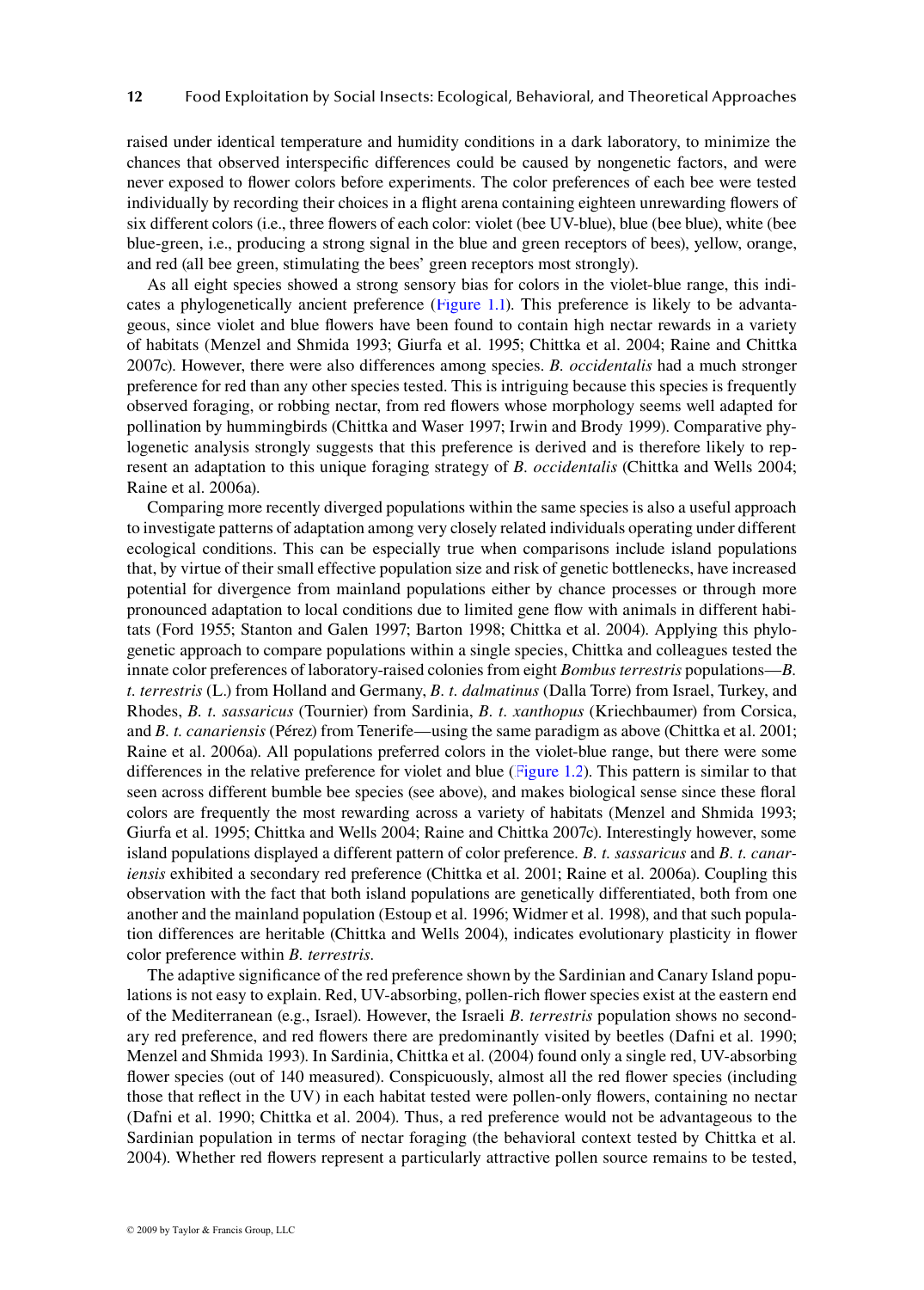<span id="page-5-0"></span>

**FIGURE 1.1** Color preferences of eight bumble bee species superimposed on their phylogeny (following Cameron et al. 2007). Each bee was color naïve at the start of the experiment, and only the first foraging bout was evaluated. At least three colonies were tested per species, and at least fifteen workers per colony. Bees were individually tested in a flight arena in which they were offered the colors violet (bee UV-blue), blue (bee blue), white (bee blue-green), yellow, orange, and red (the latter three are all bee green). Column height denotes the mean  $(+1 \text{ SE})$  of choice percentages. The sequence of species in the histogram (a), left to right, maps onto those from the phylogeny (b), top to bottom; hence, the leftmost column is *Bombus diversus*. (Data from Chittka et al. 2001, 2004, and Chittka and Wells 2004. Figure revised from Raine et al. 2006a. Copyright © 2006 Elsevier. Reproduced with permission.)

but there is no reason to expect the importance of such flowers species is higher in Sardinia than elsewhere. Several orange-red flower species are found on the Canary Islands (Vogel et al. 1984), which seem strongly adapted to bird pollination (Olesen 1985). Although birds visit several of these species (Valido et al. 2002), *B. t. canariensis* has not been observed to do so in the wild (Stelzer et al. 2007; Ollerton et al. 2009).

Thus, we are left with an interesting observation: flower color preferences are clearly variable among *B. terrestris* populations, and these differences are heritable (Chittka and Wells 2004).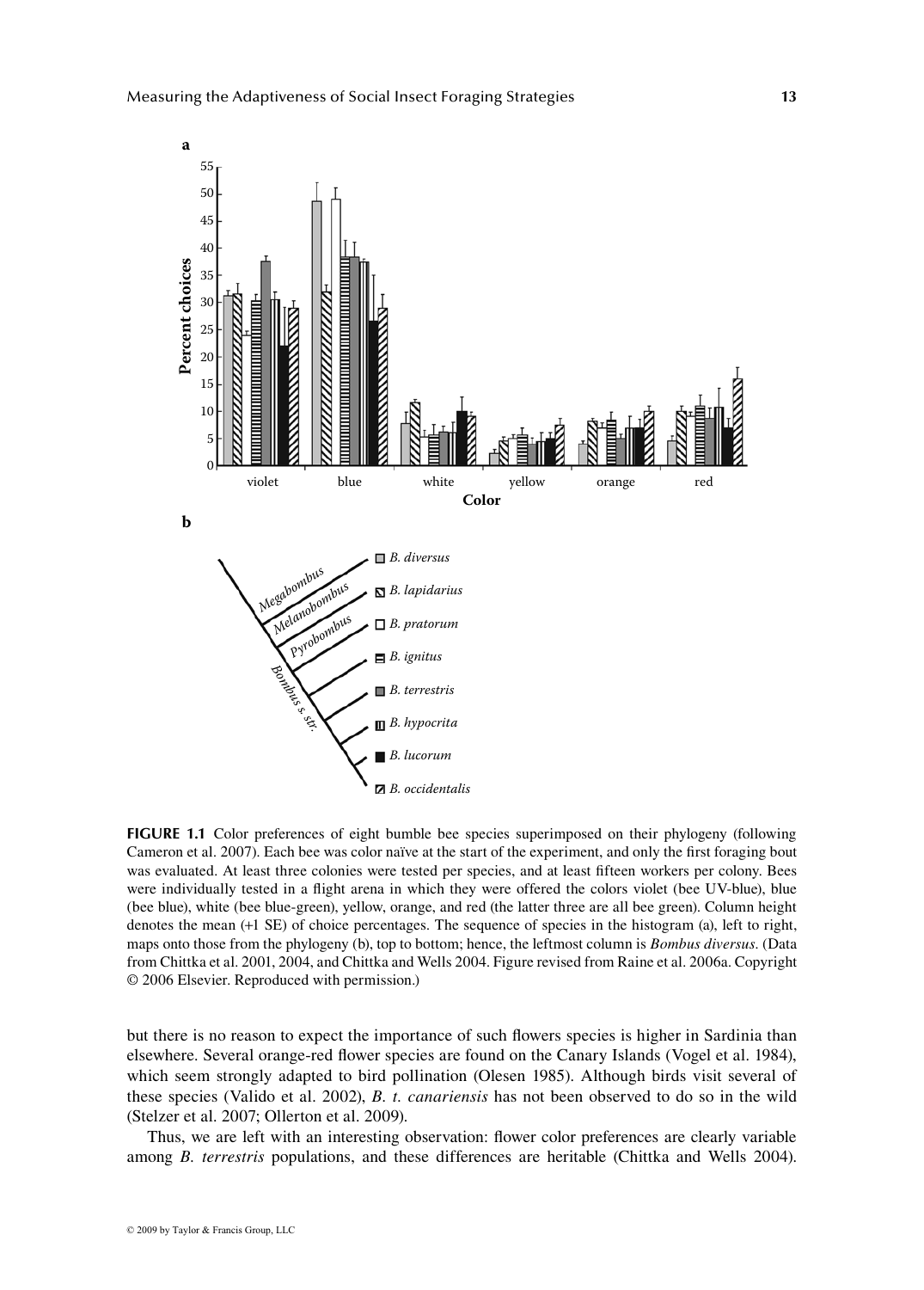<span id="page-6-0"></span>

**FIGURE 1.2** Biogeography of floral color preference in *Bombus terrestris* populations. Bees were individually offered the following colors: v, violet (bee UV-blue); b, blue (bee blue); w, white (bee blue-green); y, yellow; o, orange; and r, red (the latter three are bee green). Column height denotes the mean percentage (+1 SE) of colony choices. At least five colonies were tested per population. The shaded area shows the distribution of *B. terrestris* (this range was provided with the kind permission of Pierre Rasmont). (Data from Chittka et al. 2001, 2004. Figure after Raine et al. 2006a. Copyright © 2006 Elsevier. Reproduced with permission.)

However, we cannot easily correlate the color preferences in different habitats with differences in local floral colors. The possibility that genetic drift has produced the color preferences in some island populations certainly deserves consideration—especially since a secondary preference for red flowers does not appear to be selected against. However, it is also possible that the red preference of these bumble bee populations is a "behavioral fossil" that dates back to an age when red, birdpollinated flowers were common in Europe (Raine et al. 2006a). If this is true, and if bumble bees exploited some of these flowers (as some species do in North America; Chittka and Waser 1997), then the red preference of some *B. terrestris* populations might be a result of historical adaptation rather than either recent adaptation or chance. Physiological data also suggest that Sardinian bees might be more sensitive to detecting red flowers than mainland conspecifics (Skorupski et al. 2007). However, differences between Sardinian and mainland populations in the peak wavelength sensitivity of their green photoreceptors ( $\lambda_{\text{max}}$ : *B. t. sassaricus* = 538 nm, *B. t. dalmatinus* = 533 nm) are insufficient in themselves to significantly improve wavelength discrimination in the red region of the spectrum. The clear behavioral differences between *Bombus terrestris* populations in color preference are probably not explained by any simple change at the photoreceptor level, but must instead be based on differences in postreceptor neuronal wiring.

## **SENSORY BIAS AND FORAGING PERFORMANCE**

Innate preferences for violet and blue flowers appear to represent a useful sensory bias at the species and population level, but what about variation in sensory bias among colonies within a population? Can floral traits drive selection for local adaptation in bumble bee color preferences? In the flora near Würzburg, Germany, the average violet flower provides more than twice as much sugar reward as each blue flower (Raine and Chittka 2007a, 2007c), the next most productive flower color. If local floral traits do drive selection for local color biases, bees with a stronger sensory bias for violet (over blue) flowers should forage more effectively in this environment. As social insects, bumble bee reproduction is restricted to a subset of individuals within each colony. Hence, for bumble bees,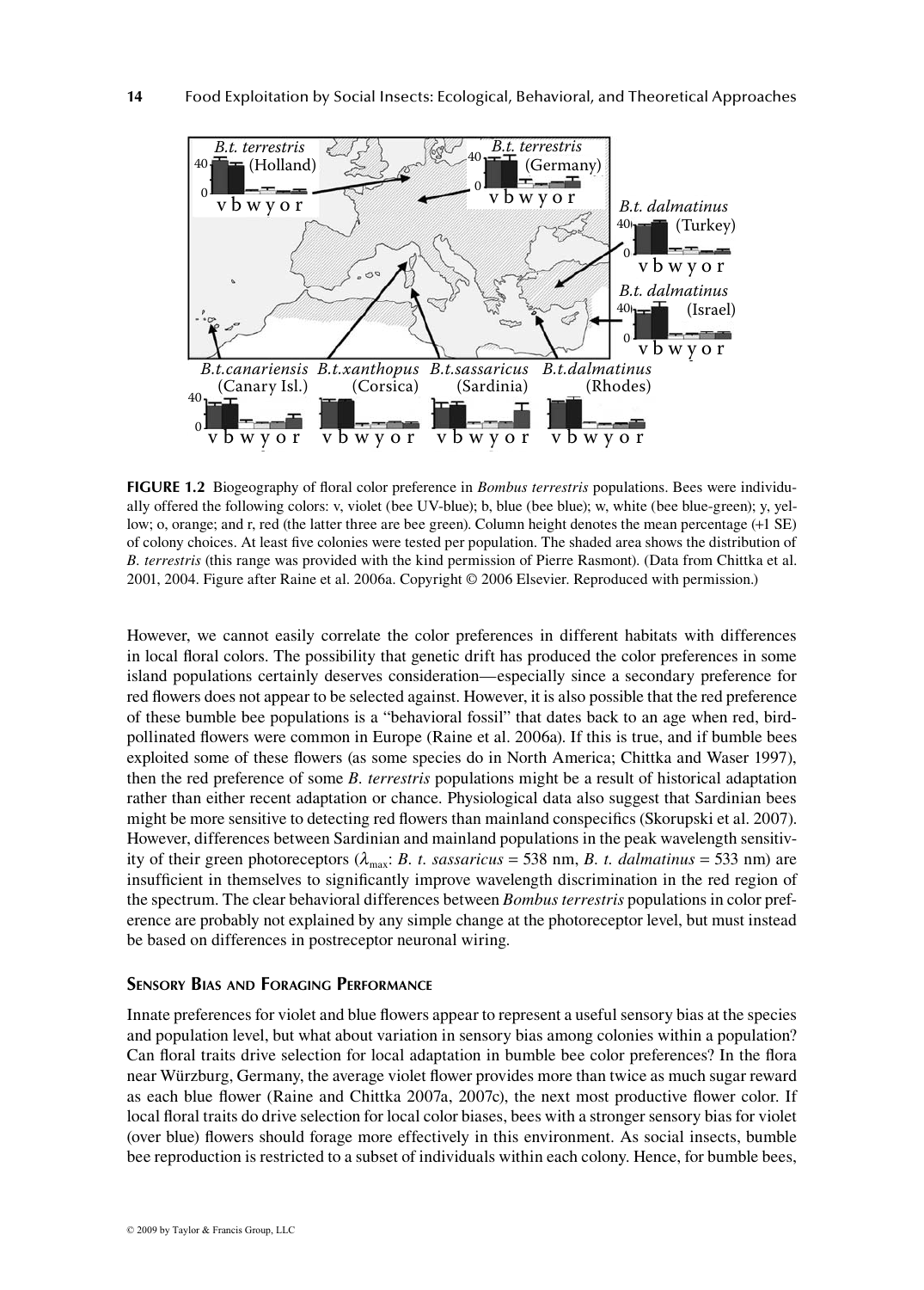intercolony (rather than interindividual) trait variation allows us to test the adaptive benefits of sensory bias variation when foraging in the local environment. Since bumble bee colonies produce males and new queens in proportion to the amount of food available to them (Schmid-Hempel and Schmid-Hempel 1998; Pelletier and McNeil 2003; Ings et al. 2006), we can use colony foraging performance as a robust measure of colony fitness. This approach explores intercolony variation of floral color bias within a natural population to measure the extent to which such sensory biases can be regarded as adaptive, i.e., improving colony foraging performance in their natural environment. This was achieved by comparing the performance of nine bumble bee (*B. t. terrestris*) colonies in color bias tests under laboratory conditions with the foraging performance of the same colonies under natural conditions. Using this approach allowed us to directly correlate trait variation in sensory bias with a proxy measure of colony fitness (foraging performance).

Colonies were raised in the laboratory from nest searching queens caught around Würzburg. Color preferences of color naïve workers (10–15 bees per colony, 101 in total) were tested in laboratory flight arenas using methods similar to those used in comparisons among species and populations see above (Chittka et al. 2001; Raine et al. 2006a). The preference of each individual forager for violet (bee UV-blue) over blue (bee blue) was assessed in an arena containing sixteen unrewarded artificial flowers (eight of each color). After completion of laboratory tests, the nectar collection rate (mass of nectar collected per unit foraging time) of the same nine colonies was measured in the field (near Würzburg) in June–July 2002. The area is typical central European bumble bee habitat, giving colonies access to multiple flower species in bloom in dry grassland, deciduous forest, and farmland (Raine and Chittka 2007a).

Colonies with a stronger innate preference for violet (over blue) in the laboratory also harvested more nectar per unit time under natural conditions (Figure 1.3). Colonies with the strongest violet preference brought in almost 41% more nectar than the colony with the least strong bias when foraging from real flowers in the field. As violet flowers were on average twice as rewarding as blue flowers (the next most rewarding flower color) in the local area (Raine and Chittka 2007a, 2007c), these results support our hypothesis that colonies biased toward the more highly rewarding violet flowers collect more nectar per unit time. Comparing these findings with results from an earlier study (Raine and Chittka 2005) confirms that the pattern was very similar for consecutive years at the same location.



**FIGURE 1.3** Correlation between strength of innate floral color preference for violet (over blue) in the laboratory and nectar foraging performance in the wild, measured for nine bumble bee colonies (*Bombus terrestris*) near Würzburg ( $r_s = 0.678$ ,  $n = 9$ ,  $p = 0.045$ ). Each data point represents the colony median value for each of these traits. (After Raine and Chittka 2007a. With permission.)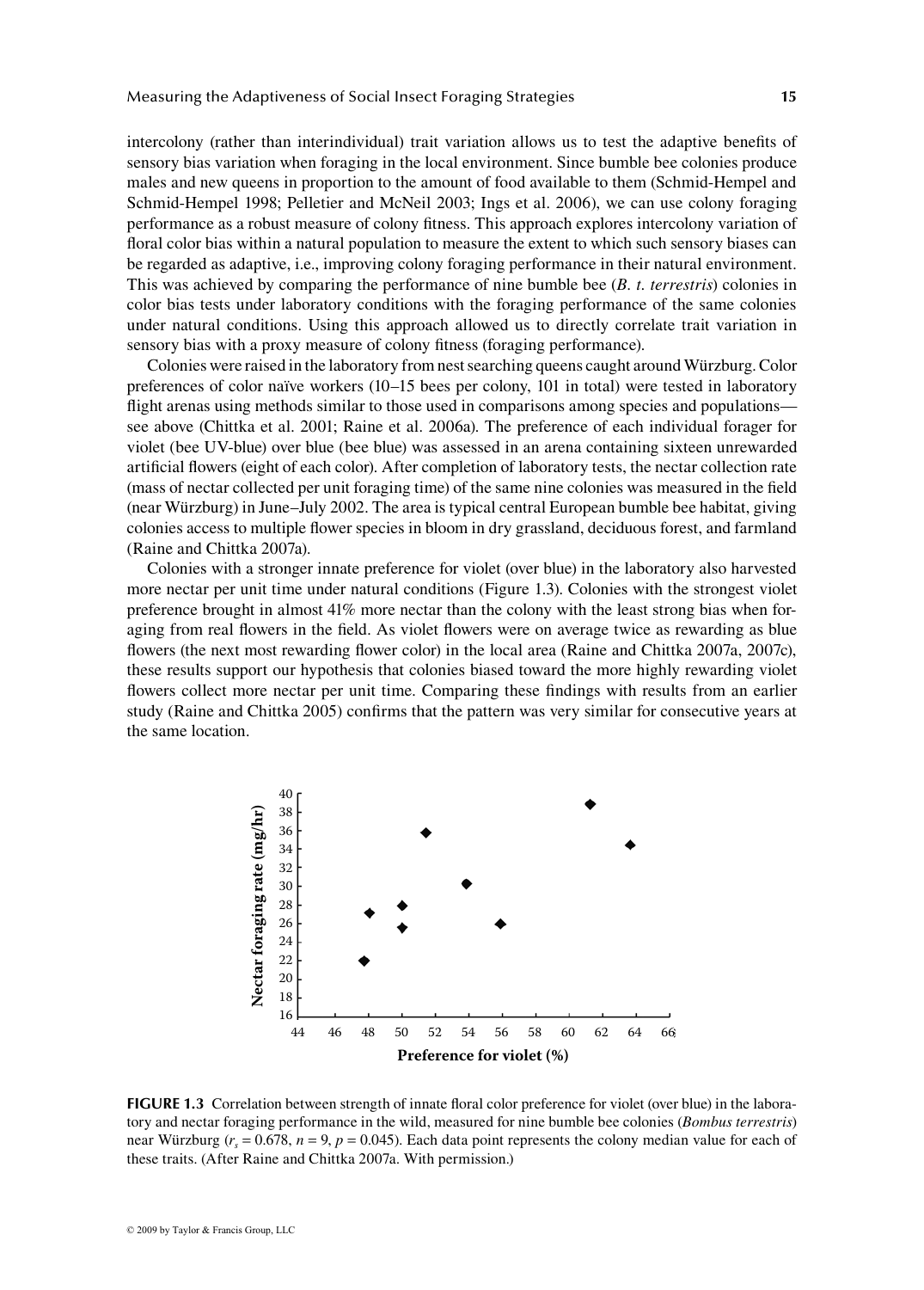<span id="page-8-0"></span>It is easy to imagine how these innate color preferences help naïve bees to find flowers on their first foraging trip, as very few objects in natural landscapes are blue or violet except flowers. Presumably, color preferences lead bees to investigate violet or blue objects (flowers) in preference to leaves, rocks, etc. Following the same logic, if violet flowers are consistently more rewarding, it would make adaptive sense to prefer them (over blue). As bees gain foraging experience, by visiting hundreds or thousands of flowers each day (Heinrich 1979; Raine and Chittka 2007b), they establish an increasingly detailed picture of which flower species (or colors) are most profitable and when. Bees are easily able to learn to associate multiple floral traits, including color (Giurfa et al. 1995; Gumbert 2000), morphology (Laverty 1994; Raine and Chittka 2007d), and scent (Menzel 1985), with reward levels, and such learned associations allow individual foragers to modify, or even overwrite, their inbuilt sensory biases within a short time (Menzel 1985; Gegear and Laverty 2004; Raine et al. 2006b; Raine and Chittka 2008). Since overall flower visitation rates are largely dominated by the informed choices of experienced bees, rather than the result of the sensory biases of naïve foragers, this presumably prevents selection for flowers to exploit innate color preferences by reducing the amount of reward they provide while still maintaining similar pollination success (Raine and Chittka 2007a).

Earlier studies correlating color bias variation among bumble bee species (Chittka and Wells 2004; Raine et al. 2006a), or among populations within a single bumble bee species (Briscoe and Chittka 2001; Chittka et al. 2004), with differences in their respective foraging environments have provided valuable insights into patterns of bee color bias evolution within a phylogenetic framework. Changing the emphasis and focusing on the potential adaptive significance of color preference at the colony level adds the missing link, i.e., how variation in color biases actually affects foraging performance. Quantifying the level of local intercolony variation in a foraging-related trait (violet-blue bias) and assessing its potential effect on foraging performance (a robust proxy measure of reproductive success) using the same set of colonies provides a more direct test of the potential adaptive value of this sensory bias. This approach, linking demonstrations of trait variation in the laboratory with its effect on animals operating in their natural environment, represents a valuable tool that has the potential to be usefully applied to studying the adaptive value of many other foraging-related traits.

## **LEARNING AND FORAGING PERFORMANCE: BUMBLE BEES GAIN FITNESS THROUGH LEARNING**

Learning, or the adaptive modification of behavior based on experience, affects virtually every aspect of animal behavior. However, despite the abundance of research on the mechanisms of learning in a wide variety of animal taxa, we still know very little about how learning performance is actually adapted to real ecological conditions (Shettleworth 1998; Dukas 2004). As different individuals or species vary widely in their learning capacities, it is commonly assumed that these differences reflect adaptations to the natural conditions under which such animals operate (Gallistel 1990; Dukas 1998; Shettleworth 1998). While it is intuitively appealing to assume that such variation in learning performance is adaptive (Johnston 1982; Dukas 1998), few studies have yet been conducted to specifically examine this link under natural conditions.

Laboratory studies, using grasshoppers (Dukas and Bernays 2000) and parasitoid wasps (Dukas and Duan 2000), suggest that animals able to form associations between cues (such as color, odor, or location) and rewards perform better than animals prevented from learning. Other laboratory studies, applying artificial selection to the learning ability of fruit flies, provide evidence for potential fitness costs associated with enhanced performance in associative learning (Mery and Kawecki 2003, 2004) or long-term memory (Mery and Kawecki 2005) tasks. While these results suggest that the ability to learn is useful (compared to being unable to learn) in highly controlled laboratory situations, and that enhanced learning appears to incur higher costs, they do not yet inform us directly about the potential fitness payoffs for animals with different learning abilities under natural conditions. Circumstantial evidence for the adaptive value of learning comes from comparisons between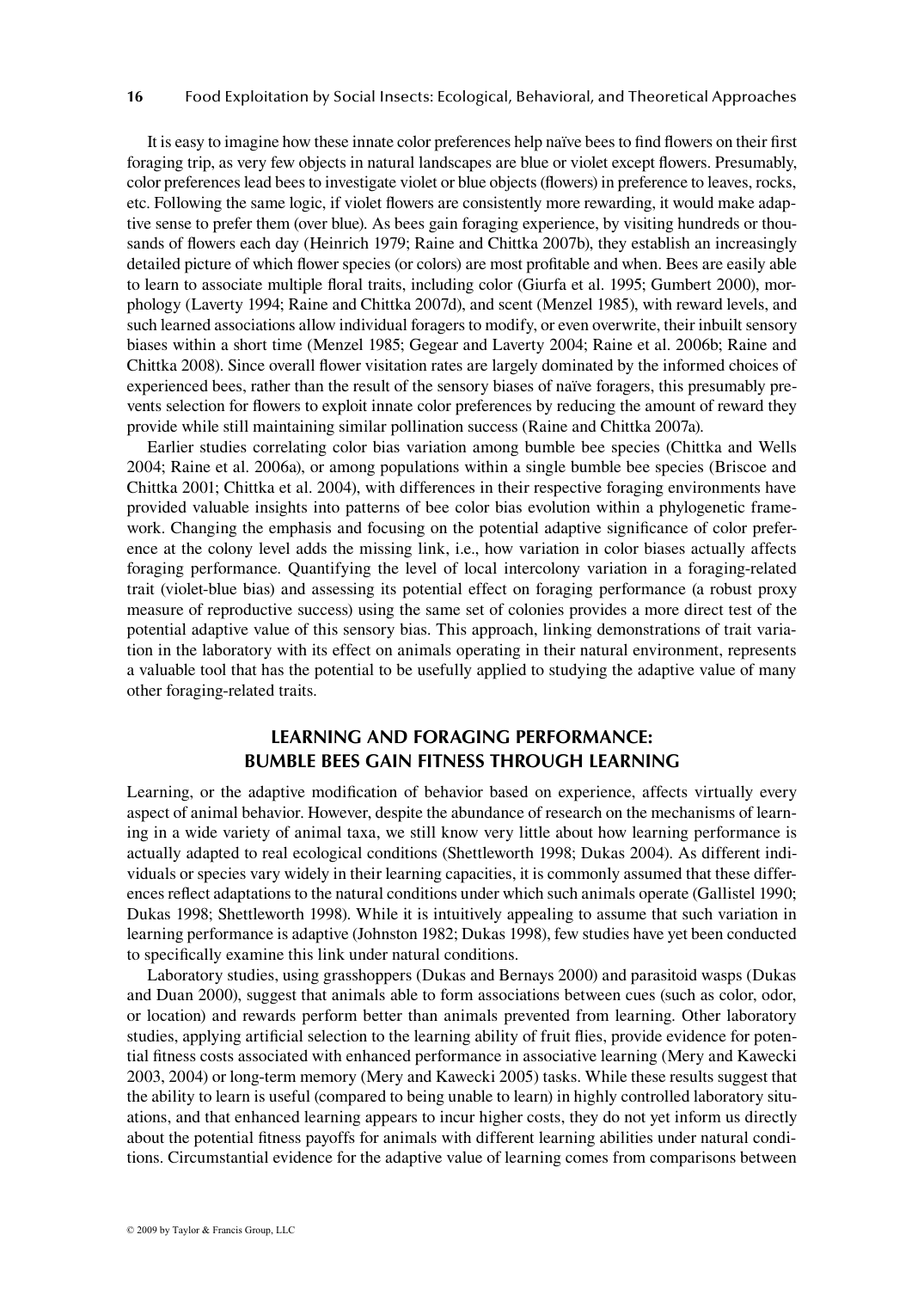species (Dukas and Real 1991; Sherry and Healy 1998; Healy et al. 2005); for example, vole species with larger home ranges typically have better spatial memory, and their hippocampi (brain areas that store spatial memories) are typically larger (Sherry and Healy 1998). While such studies suggest that learning performance and ecologically important measures (such as home range size) are correlated, the species compared also vary in numerous other ecological requirements. Therefore, to make further progress in understanding the evolutionary and ecological relevance of learning abilities, the next step is to quantify how and to what extent learning differences within species affect animal fitness in nature (Papaj and Prokopy 1989; Dukas and Duan 2000).

We set out to address this question using the same successful approach applied to investigate the adaptive value of local color preferences (see "[Sensory Bias and Foraging Performance](#page-6-0)" section): we directly correlated variation in learning performance with field foraging performance (a robust measure of fitness) for twelve bumble bee (*B. terrestris dalmatinus*) colonies (Raine and Chittka 2008). In laboratory learning trials, the bees' task was to overcome their innate preference for blue (Lunau et al. 1996; Chittka et al. 2004; Raine et al. 2006a) and learn to associate yellow as a predictor of floral reward. This is a simple associative task that bumble bees are able to learn, but individuals and colonies vary in their speed and accuracy (Chittka et al. 2004; Raine et al. 2006b). The task is ecologically relevant because foraging bees use a variety of cues, including floral color, pattern, and scent, to recognize, discriminate, and learn the flowers from which they collect nectar and pollen (Menzel 1985; Chittka and Raine 2006). We measured the nectar collection rate of the same twelve colonies in the field (Queen Mary College, London) in July–August 2005. Once outside the nest, bees could forage freely in an area containing abundant floral resources growing in numerous private gardens, several large parks, and other areas of open land (e.g., canal or railway embankments).

We found that colonies with higher learning speeds (in the laboratory tests) also harvested more nectar per unit time under field conditions (Figure 1.4). This positive correlation between learning and foraging performance indicates the slowest-learning colonies brought in 40% less nectar than the fastest-learning colonies. As foraging performance represents a robust proxy measure of fitness, these results indicate higher learning speed is closely associated with increased bumble bee colony fitness under natural conditions (Raine and Chittka 2008).

As bees forage in a complex and dynamic flower market in which rewards differ strongly among plant species and vary over time (Heinrich 1979; Willmer and Stone 2004), individual foragers must assess such differences and respond accordingly (Chittka 1998; Menzel 2001; Raine and Chittka 2007d, 2008). Rapid learning of salient floral cues, such as color, presumably assists bees to track



**FIGURE 1.4** Correlation between learning speed and nectar foraging performance for twelve bumble bee (*Bombus terrestris dalmatinus*) colonies. High *t* values correspond to slow learning, while low values are generated by fast learners. Data presented are colony mean values (–1 SE) for both *t* value and foraging performance. On average, colonies with higher learning speeds (lower *t* values) brought in more nectar per unit time (Pearson's correlation:  $r = -0.588$ ,  $n = 12$ ,  $p = 0.044$ ). (After Raine and Chittka 2008. With permission.)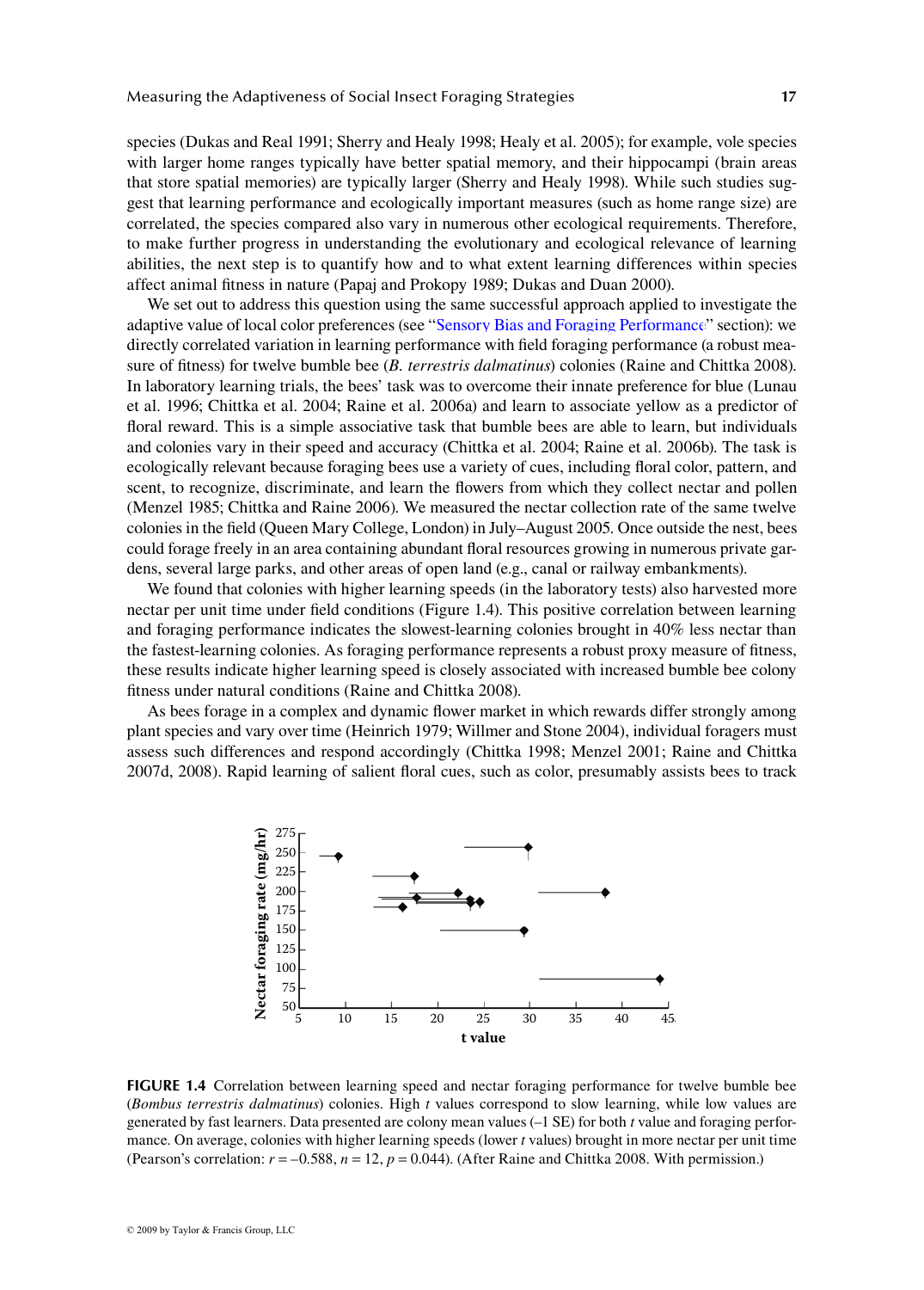<span id="page-10-0"></span>changes in the floral rewards on offer, thereby improving bee foraging efficiency by allowing them to preferentially visit the current most profitable flower type (Raine et al. 2006a, 2006b). It would be interesting to examine whether colonies that learn more quickly in visual tasks (e.g., learning color associations) also show better learning performance in other modalities (e.g., odor or tactile cue learning). Laboratory studies (using the proboscis extension response paradigm) suggest that individual honey bees that are more sensitive to sucrose stimuli show improved learning in both odor and tactile conditioning experiments (Scheiner et al. 2001a, 2001b). These results suggest that performance levels in an associative learning task using one modality might indicate the relative performance for other modalities.

To date, discussion of the potential adaptive value of learning has concentrated on the environmental conditions under which learning is favored. Learning is predicted to be favored in most environments, except those that are either so changeable that prior experience has no predictive value, or so consistent (across generations) that genetically preprogrammed innate behaviors alone are sufficient (Johnston 1982; Shettleworth 1998; Dukas 2004). However, these studies do not allow assessment of how the subtle variation that exists between individuals in natural populations translates into fitness benefits. The correlative approach used here represents a first step toward examining potential fitness effects attributable to variation in learning performance under the real conditions to which animals are adapted (Raine and Chittka 2008). However, although variation in learning performance among bumble bee colonies appears the most likely explanation for observed differences in their foraging performance, further evidence is needed to establish a causal link. Ultimately, developing a more general understanding of the adaptive value of learning would require a direct examination of the fitness effects of variation in learning performance across a range of animal species and the environments to which they and their cognitive abilities are adapted.

## **MANIPULATION OF FORAGING PHENOTYPE: THE HONEY BEE DANCE**

The honey bee dance language is regarded by many as one of the most intriguing communication systems in nonhuman animals (von Frisch 1955, 1967; Chittka 2004). A successful scout bee returns and advertises the location of a newly discovered food source to nestmates using a repetitive figure-eight-shaped sequence of movements. Shortly after these "waggle dances" commence, scores of newly recruited foragers will arrive at the food source being advertised (von Frisch 1955, 1967; Seeley 1995). But what were the ecological conditions under which such a dance language evolved, and what are its benefits to colony foraging performance?

Dornhaus and Chittka (2004b) investigated the potential adaptive significance of the dance language by measuring the foraging performance of honey bee (*A. mellifera*) colonies under natural conditions and comparing this to conditions under which the information flow between dancers and recruits was disrupted. Information transfer from dancer to recruit is disrupted with a simple trick. Under normal conditions in the darkness of the hive, the angle of the forager's waggle run relative to the direction of gravity on the vertical comb indicates the direction of the food source relative to the azimuth of the sun (von Frisch 1955, 1967). However, rotating the combs into a horizontal position eliminates the bees' ability to use gravity as a reference. Therefore, bees perform dances in random directions, effectively removing the directional information component. Having "interpreted" these nondirectional dances, recruits leave the hive in random directions (von Frisch 1967; Dornhaus and Chittka 2004a, 2004b). However, if bees can see the sun (or polarized light), then returning foragers can perform correctly oriented waggle dances on a horizontal surface using the sun rather than gravity for reference (von Frisch 1955, 1967). Using hives with horizontally arranged combs, Dornhaus and Chittka (2004b) controlled the ability of returning foragers to perform oriented dances by either covering or uncovering a window on the top of the hive (see Figure 7.1, p. 137).

Initially, the foraging success of colonies that were able, or unable, to communicate the direction of profitable food sources was compared in two temperate habitats: a typical Mediterranean habitat in the Sierra Espadán Nature Reserve, Spain, and a site near Würzburg, where agricultural land is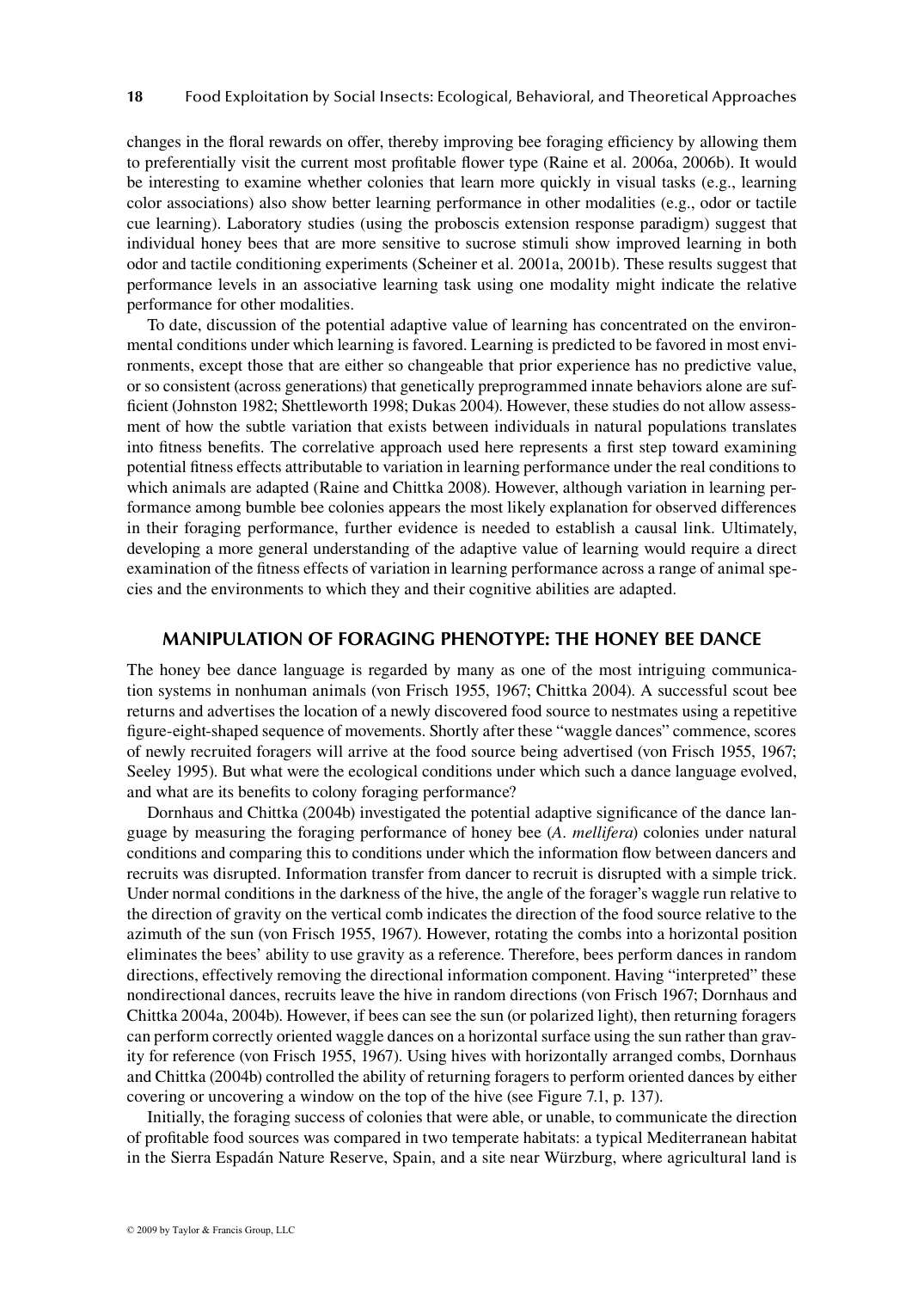mixed with natural meadows. A pair of hives, each containing about five thousand workers, was placed at each site. Each colony was switched from oriented to disoriented dancing every 2 days, by uncovering or covering the window on top of the hive. Foraging success was assessed using the daily weight gain of hives, which predominantly reflects nectar intake (Seeley 1995). Surprisingly, no differences in weight gain were recorded between days in which colonies could follow oriented or disoriented waggle dances from returning foragers at either site (Dornhaus and Chittka 2004b). These findings were confirmed by repeating the same experiment with two additional hives monitored in Würzburg from May to September (Dornhaus and Chittka 2004b).

Why do honey bees bother communicating the direction of profitable food sources if it makes no difference to foraging efficiency? It seems highly counterintuitive, especially when considering the enormous efficiency of the dance language to recruit bees to single points in space (Gould 1975; Towne and Gould 1988; Dyer 2002). Perhaps honey bee ecological history could help us understand their current behavioral patterns? It seems most likely that the evolutionary origins of the dance occurred in an open-nesting tropical ancestor of extant honey bees (Dyer and Seeley 1989), which foraged under conditions wholly different from those in which modern *A. mellifera* colonies operate. In tropical forests, an individual tree, or a local aggregation of trees, frequently offers many thousands of flowers at a very precise spatial location (Roubik 1992; Condit et al. 2000; Pitman et al. 2001), which might only persist or provide rewards for a short period of time (Stone et al. 1998, 2003; Raine et al. 2007). Under such conditions, it seems likely that an ability to accurately communicate the distance and direction of such foraging bonanzas to other foragers in the hive would be highly advantageous. This is in marked contrast to most temperate habitats, in which widely distributed herbs and shrubs form a significant component of a bee's diet (Heinrich 1979; Seeley 1995) and are easily located by individual foragers.

To test if the dance language is more important to efficient foraging in tropical than in temperate habitats, Dornhaus and Chittka repeated their experiment in an Indian tropical dry deciduous forest (Bandipur Biosphere Reserve). In this environment removing the direction component of the honey bee dance information reduced the number of successful foraging days by 85% (Figure 1.5).



**FIGURE 1.5** Foraging performance of honey bee *(Apis mellifera*) colonies with (oriented dances) and without (disoriented dances) the ability to communicate directional information about the location of food sources to nestmates through their dance language. Columns indicate the percentage of days on which each colony increased in weight. A significant effect of disrupting information between dancers and recruits was found in the tropical (indicated by the asterisk) but not in the two temperate habitats, where bees foraged equally well with and without directional communication about location of food sources. (Reprinted from Dornhaus and Chittka 2004a. Copyright © 2004 EDP Science. With permission.)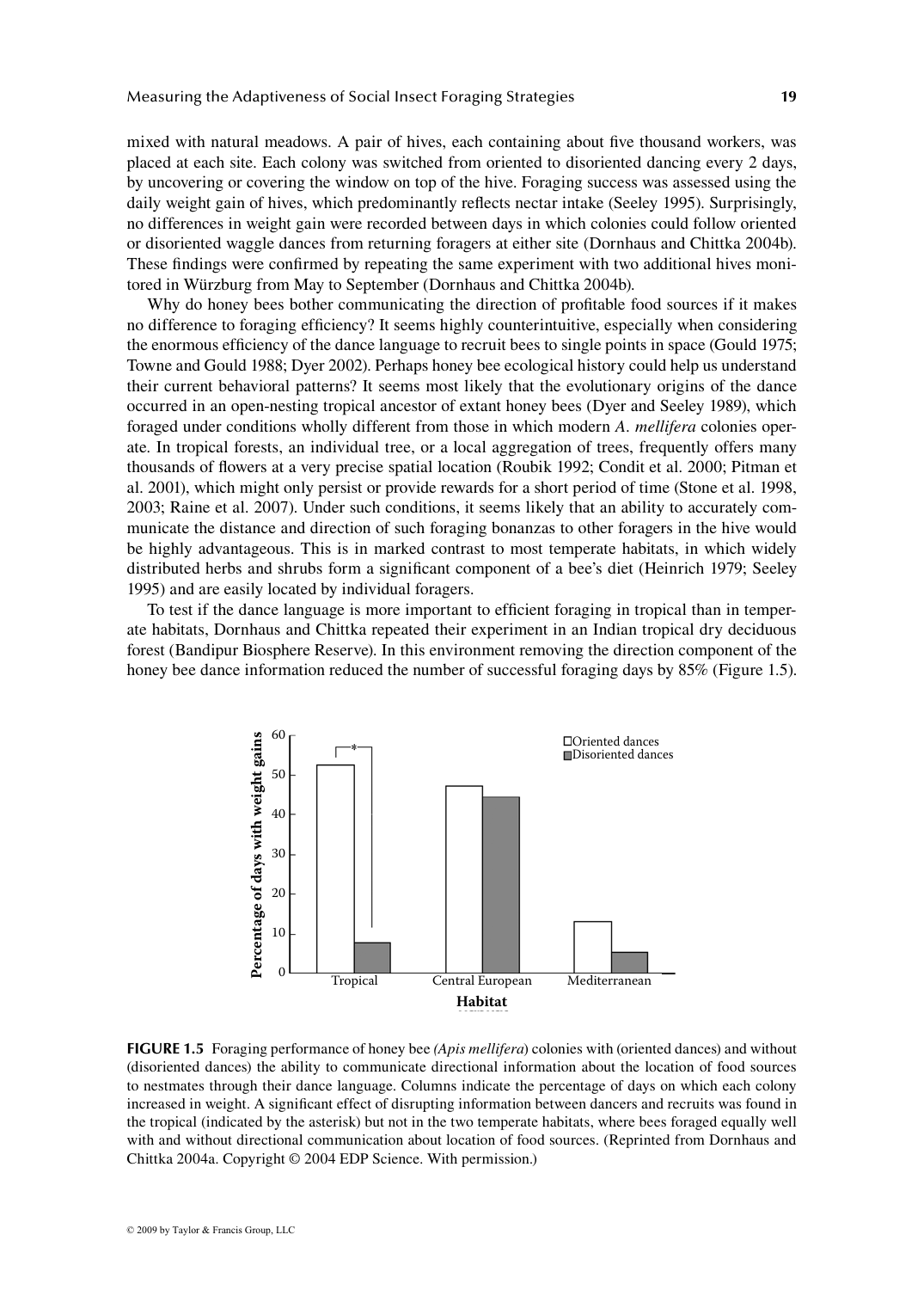The median hive weight gain on days with oriented dances was 5 g, compared with a loss of 65 g on days when direction information was disrupted (Dornhaus and Chittka 2004b).

Maps of the flower patches visited by a hive can be made by decoding the dances of returning foragers (Visscher and Seeley 1982). Using this technique confirmed foraging sites were very patchily distributed within the Indian tropical forest (Dornhaus and Chittka 2004b), compared to temperate habitats for which comparable forage maps are available: temperate forest (Visscher and Seeley 1982), disturbed suburban habitat (Waddington et al. 1994), and disturbed habitat mixed with more natural open moors (Beekman and Ratnieks 2000).

These findings suggest that the honey bee dance language is an adaptation to the tropical conditions under which the genus *Apis* diversified, and may no longer be essential for efficient foraging in temperate habitats. Here, it might be maintained simply because it confers no selective disadvantage. In support of the argument that the dance language is more crucial under tropical conditions, Towne and Gould (1988) showed the precision of direction communication is higher in tropical than in temperate species. When food is less patchily distributed than in tropical forest, foraging by individual initiative, or communication through floral scent, may be as efficient as dance communication (Chittka 2004). Alternatively, stabilizing selection might have occurred through nonforaging dance applications, such as indicating the location of nesting sites (Weidenmüller and Seeley 1999; Beekman et al. 2008).

## **GENETIC BASIS OF FORAGING BEHAVIOR**

Current questions being addressed in behavioral ecology require increasingly detailed understanding of the genetic and physiological mechanisms that underlie behavioral traits (Owens 2006). If we uncovered the genetic basis of foraging behavior it would clearly improve our understanding of the evolvability of traits that influence foraging, and the extent to which foraging behavior is adapted to a given niche (Ben-Shahar et al. 2002; Whitfield et al. 2003). Honey bee foraging is one of the best-understood behaviors at the genetic level (Fitzpatrick et al. 2005; Hunt et al. 2007; Oldroyd and Thompson 2007).

Although in some instances a single candidate gene can have profound behavioral effects for example, a single genetic element (Gp-9) is responsible for determining variation in fire ant colony social organization (Ross and Keller 1998)—it seems likely that most behavioral traits are polygenic and linked through pleiotropies, i.e., correlated characters (Amdam et al. 2004; Owens 2006), which suggests that selection on any individual gene might have complex effects (Rueppell et al. 2004a, 2004b; Hunt et al. 2007). Studies investigating the genetic architecture and the physiological and molecular basis of a variety of foraging-related traits in honey bee behavior appear to confirm this idea (Robinson et al. 1989; Page and Robinson 1991; Page and Fondrk 1995; Pankiw et al. 2002; Rueppell et al. 2004a; Hunt et al. 2007). Page and colleagues started by selecting two strains of honey bee colonies for a single characteristic: the amount of pollen collected and stored (Page and Fondrk 1995; Page et al. 1995). Within a few generations, they had selectively bred two lines that differed strongly in the relative effort they devoted to nectar and pollen foraging. The resulting bee strains differed in multiple aspects of foraging behavior that could be linked, either directly or indirectly (via pleiotropic effects), to pollen foraging. The "high strain" colonies (those that hoarded more pollen) not only had more pollen foragers, and collected larger pollen loads, but also initiated foraging at a younger age, and collected smaller and less concentrated nectar loads (Pankiw and Page 2001). However, because foraging loads were not measured as a function of foraging flight duration, these data are not indicators of differential foraging performance. On the sensory level, proboscis extension reflex experiments showed that high-strain bees were more sensitive to low sucrose concentrations (Page et al. 1998), perhaps explaining their higher relative acceptance level for poor-quality nectar (Pankiw and Page 2000). Indeed, high-strain bees have higher sensitivity to other chemosensory stimuli, e.g., brood pheromones (Pankiw and Page 2001). This suggests a potential for overall improvement of sensory function in these bees, which could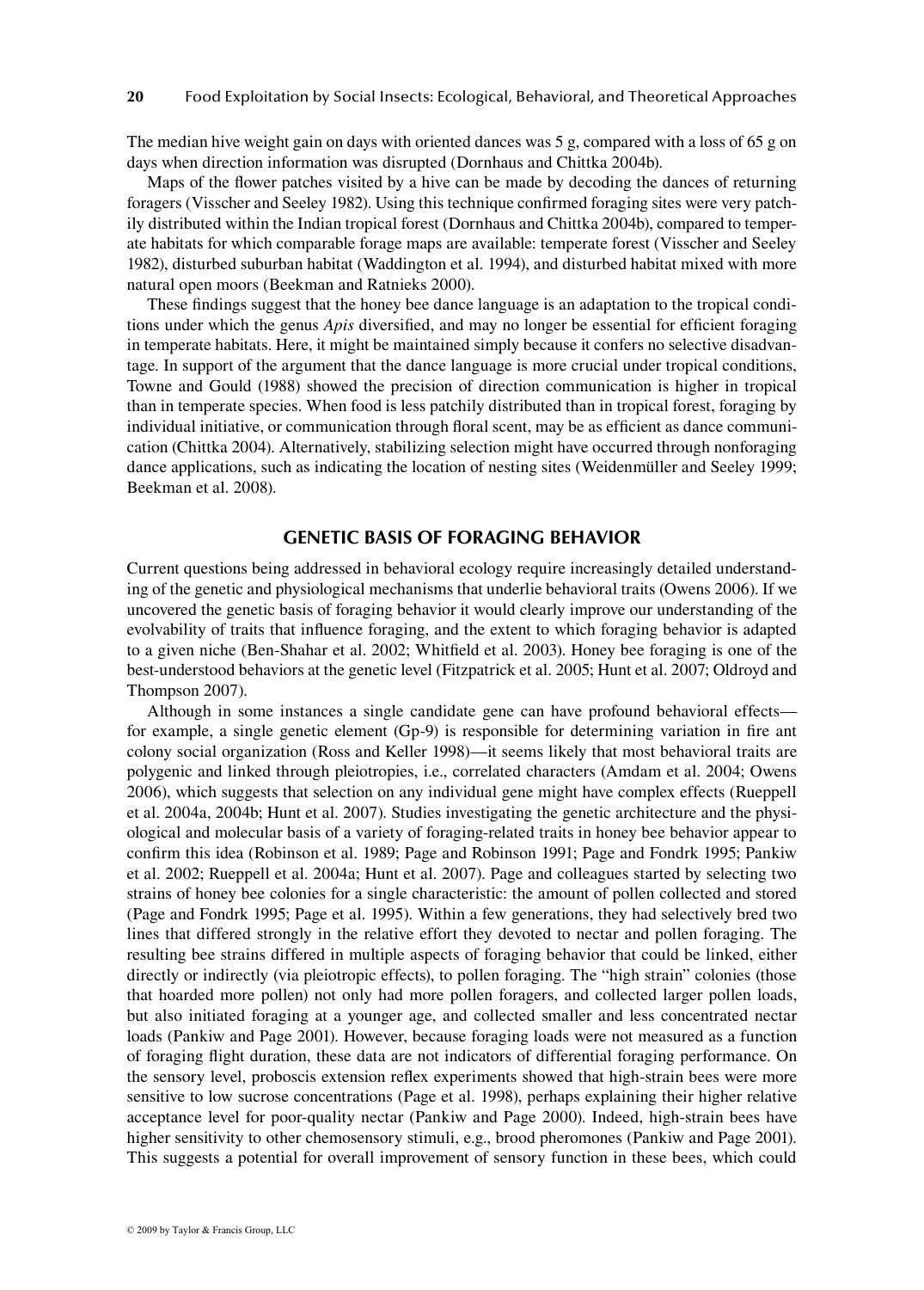<span id="page-13-0"></span>explain their superior performance in both olfactory and tactile learning paradigms (Scheiner et al. 2001b). However, there may also be changes at the level of the central nervous system: Humphries et al. (2003) found higher levels of protein kinases A and C in high-strain bee brains. Both enzymes play a role in memory consolidation and avoidance conditioning (Shobe 2002). It has also been proposed that these differences are pleiotropically linked to reproductive behavior (Amdam et al. 2004, 2006a), perhaps suggesting that division of labor in honey bee foraging evolved from an ancestral reproductive regulatory network (Hunt et al. 2007).

What are the implications of these findings for future studies of the adaptiveness of foraging behavior? The good news is that researchers are homing in on the genetic architecture underlying foraging behavior, that several foraging-related traits are heritable, and therefore that the raw material for selection exists (under both natural and experimental conditions). How quickly the genetic basis of behavioral trait variation will be uncovered will depend on the number of genetic elements involved and the strength of potential pleiotropic effects in each case (Oldroyd and Thompson 2007). Once we have this quantitative genetic information, it opens up the possibility of studying the adaptive benefits of these traits in the wild. However, the interpretation of the potential differences in fitness will be difficult because selection on any one trait is likely to drag along a host of other traits, which may all operate under a variety of environmental constraints, and might therefore affect fitness in different ways.

## **CONCLUDING REMARKS**

In this review, we have illustrated the value of several empirical approaches to study the adaptive nature of foraging behavior under natural conditions. Comparing variation in a foraging trait among species, or geographically isolated subspecies, with a known phylogeny can allow us to distinguish adaptation from the effects of chance and history on the behavior in question (Clutton-Brock and Harvey 1977). Despite the potential power of the phylogenetic method, studies on the innate color preferences of bumble bees presented here (Chittka et al. 2001; Chittka and Wells 2004; Raine et al. 2006a) are among the few that use this approach to study behavioral traits related to foraging (e.g., Betz 1998). This could be because the method relies on well-supported phylogenies, which are not universally available, or that levels of trait variation among species are unpredictable. If traits are conserved across all species tested, for example, a strong preference for blue and violet flowers across all bumble bee species tested, this does not inform us about the adaptive value of this trait without testing additional outgroups with different ecological requirements. However, where trait variation exists among tested species, and can be linked to strong differences in ecology, this approach provides relatively strong, indirect evidence for trait adaptation, for example, the secondary preference for red in *Bombus occidentalis*, which robs nectar from bird-pollinated flower species.

Using a correlative approach, combining laboratory and field studies on the same animals (or colonies) represents a novel approach to studying whether variation in foraging-related traits actually translates into real differences in fitness. Positive correlations between two foraging-related traits in the laboratory and field foraging performance suggest the potential for strong directional selection for both a more extreme sensory bias for violet (over blue; Raine and Chittka 2007a) and higher learning speed (Raine and Chittka 2008) in bumble bees. This approach is well suited to studies of social insects, as they are central place foragers, and a discrete subset of workers from the same colony can be used for laboratory and field experiments. Furthermore, the foraging behavior of social insects (particularly bees and ants) is comparatively well studied, and numerous proxy measures or correlates of colony fitness are known. Although bumble bee foraging performance is strongly correlated with colony fitness (Schmid-Hempel and Schmid-Hempel 1998; Pelletier and McNeil 2003; Ings et al. 2006), it would be even better to determine a more direct measure of fitness, such as the number or biomass of sexual offspring (males and queens) produced. While this has been done in some field studies of parasitism in bumble bees (Müller and Schmid-Hempel 1992; Baer and Schmid-Hempel 1999), colony manipulations in these studies were minimal and could be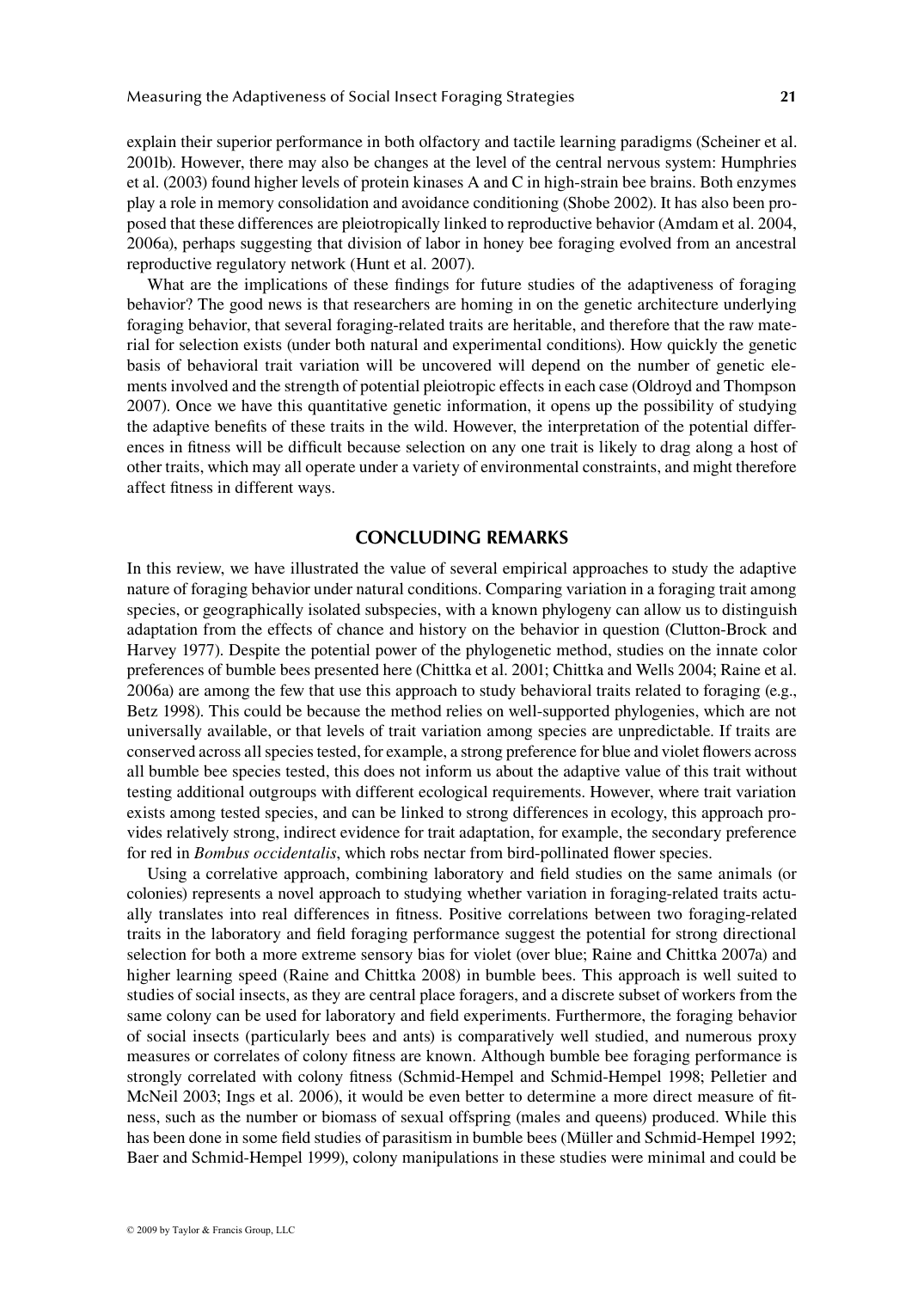<span id="page-14-0"></span>conducted at (or before) the earliest stages of colony development, allowing colonies to grow and mature under field conditions. In contrast, the length of time needed to accurately quantify behavioral trait variation in the laboratory necessarily restricts the period of time during which colonies can develop in the natural environment. Under such conditions, it would be impossible to attribute any differences in colony reproductive output solely to differences in field foraging performance. While it is becoming potentially easier to monitor the foraging activity of social insect colonies, using radio frequency identification (RFID) technology to automatically monitor when workers enter and leave the nest (Streit et al. 2003; Sumner et al. 2007; Molet et al. 2008), there is no obvious solution to reducing the time required to quantify variation in foraging-related traits in the laboratory. Hence, given these constraints, foraging performance appears to be the best measure of colony fitness that can be achieved using this approach.

Manipulating the behavioral phenotype can allow a direct test of the potential adaptive value of a trait, particularly when the manipulation is completely reversible, allowing the opportunity to compare the manipulated and unmanipulated phenotype of the same individual (or colony). With their manipulation of the honey bee dance language, Dornhaus and Chittka (2004b) were able to elucidate that the dance language is highly advantageous when floral resources are highly clustered in time and space. The drawback of this approach is that there are very few, if any, other behavioral traits that would be amenable to such simple but effective, reversible manipulation. While this does not reduce the potential power of this approach, it means it is unlikely to be generally applicable.

Perhaps a more promising approach for future research would be manipulation of the foraging phenotype via the insight gained from studies of variation in behavioral traits at the genetic level. Researchers are closing in on isolating the genes that encode particular behavioral traits (Fitzpatrick et al. 2005; Hunt et al. 2007; Oldroyd and Thompson 2007), so it might soon be possible to selectively modify behavioral phenotypes by knocking out their expression using doublestranded RNA interference (dsRNAi; Fire et al. 1998), or perhaps by creating more traditional knockout mutants (Wolfer and Lipp 2000; Lipp 2002). While it is occasionally possible to create behavioral phenotypes for traits without genetic techniques, such as removing the ability to encode directional information in the honey bee waggle dance (see "[Manipulation of Foraging Phenotype:](#page--1-0)  [The Honey Bee Dance](#page--1-0)" section), the use of dsRNAi could extend the potential of this powerful approach (i.e., modification of natural behavioral phenotypes) for many other traits of interest. This dsRNAi approach is already being used to study functional mechanisms by knocking out gene function. Blocking the octopaminergic pathway renders honey bees unable to learn an odor paired with sucrose reward, as octopamine mediates the unconditioned stimulus (the reward) in this associative learning task (Farooqui et al. 2003, 2004). Downregulation of vitellogenin activity using dsRNAi increases the gustatory responsiveness of workers, suggesting that vitellogenin is an important regulator of long-term changes in honey bee behavior (Amdam et al. 2006b). Continued advances in the search for other behaviorally important genes and refinements in dsRNAi techniques could herald the beginning of a very powerful future tool for the study of adaptation in behavioral ecology. The choice of study organism for such an approach is a trade-off between availability of techniques and its tractability for fitness studies under natural conditions. Social bees have long been a model system in the study of behavior. Now with recent advances in understanding social bee genetics, particularly since sequencing the honey bee genome (Honey Bee Genome Sequencing Consortium 2006), the combination of availability of techniques like dsRNAi and their tractability for fitness studies suggests social bees have a bright future for tests of the adaptiveness of foraging behavior under natural conditions.

#### **ACKNOWLEDGMENTS**

We thank Zainab Afzal, Denise Barrow, Samiya Batul, Adrienne Gerber-Kurz, Rosa Hardt, Amanda Hill, Sibel Ihsan, Anna Lo, Julia Mäschig, Nicole Milligan, Oscar Ramos Rodríguez, Claudia Rennemaier, Juliette Schikora, Miriam Sharp Pierson, Ralph Stelzer, and Matthew Wallace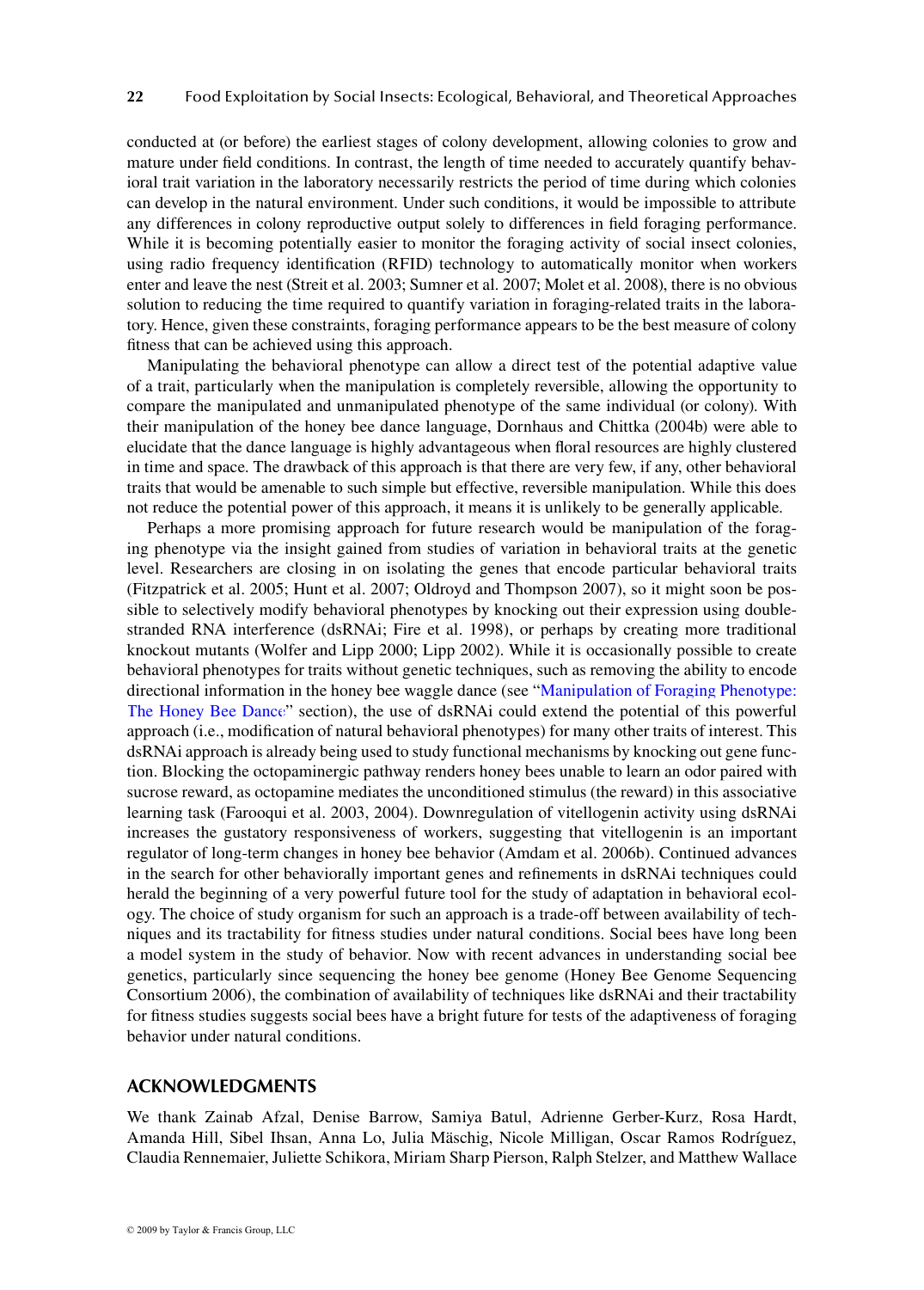<span id="page-15-0"></span>for their help with the experiments, and Alice Raine for helpful comments on an earlier version of this manuscript. This work was supported by the NERC (NER/A/S/2003/00469) and a combined grant from the Wellcome Trust, BBSRC, and EPSRC (BB/F52765X/1).

## **REFERENCES**

- Amdam GV, Csondes A, Fondrk MK, Page RE. (2006a). Complex social behaviour derived from maternal reproductive traits. *Nature* 439:76–78.
- Amdam GV, Norberg K, Fondrk MK, Page RE. (2004). Reproductive ground plan may mediate colonylevel selection effects on individual foraging behavior in honey bees. *Proc Natl Acad Sci USA*  101:11350–355.
- Amdam GV, Norberg K, Page RE, Erber J, Scheiner R. (2006b). Downregulation of vitellogenin gene activity increases the gustatory responsiveness of honey bee workers (*Apis mellifera*). *Behav Brain Res* 169:201–5.
- Armbruster WS. (1992). Phylogeny and the evolution of plant-animal interactions. *Bioscience* 42:12–20.
- Baer B, Schmid-Hempel P. (1999). Experimental variation in polyandry affects parasite loads and fitness in a bumble-bee. *Nature* 397:151–54.
- Banschbach VS. (1994). Colour association influences honey bee choice between sucrose concentrations. *J Comp Physiol A* 175:107–14.
- Barbosa A, Moreno E. (1999). Evolution of foraging strategies in shorebirds: An ecomorphological approach. *Auk* 116:712–25.
- Barton NH. (1998). Natural selection and random genetic drift as causes of evolution on islands. In Grant PR (ed.), *Evolution on Islands.* Oxford: Oxford University Press, pp. 102–23.
- Basolo AL, Endler JA. (1995). Sensory biases and the evolution of sensory systems. *Trends Ecol Evol* 10:489.
- Beekman M, Gloag RS, Even N, Wattanachaiyingchareon W, Oldroyd BP. (2008). Dance precision of *Apis florea*—Clues to the evolution of the honeybee dance language? *Behav Ecol Sociobiol* 62:1259–65.
- Beekman M, Ratnieks FLW. (2000). Long-range foraging by the honey-bee, *Apis mellifera* L. *Funct Ecol* 14:490–96.
- Ben-Shahar Y, Robichon A, Sokolowski MB, Robinson GE. (2002). Influence of gene action across different time scales on behavior. *Science* 296:741–44.
- Betz O. (1998). Comparative studies on the predatory behaviour of *Stenus* spp. (Coleoptera: Staphylinidae): The significance of its specialized labial apparatus. *J Zool* 244:527–44.
- Briscoe AD, Chittka L. (2001). The evolution of color vision in insects. *Annu Rev Entomol* 46:471–510.
- Brooks DR, McLennan DA. (1991). *Phylogeny, Ecology, and Behavior*. Chicago: University of Chicago Press.
- Bruce MJ, Herberstein ME, Elgar MA. (2001). Signalling conflict between prey and predator attraction. *J Evol Biol* 14:786–94.
- Cameron SA, Hines HM, Williams PH. (2007). A comprehensive phylogeny of the bumble bees (*Bombus*). *Biol J Linn Soc* 91:161–88.
- Chittka L. (1996). Does bee color vision predate the evolution of flower color? *Naturwissenschaften* 83:136–38.
- Chittka L. (1998). Sensorimotor learning in bumblebees: Long-term retention and reversal training. *J Exp Biol* 201:515–24.
- Chittka L. (2002). Influence of intermittent rewards in learning to handle flowers in bumblebees (Hymenoptera: Apidae: *Bombus impatiens*). *Entomol Gener* 26:85–91.
- Chittka L. (2004). Dances as windows into insect perception. *PLoS Biol* 2:898–900.
- Chittka L, Briscoe A. (2001). Why sensory ecology needs to become more evolutionary—Insect color vision as a case in point. In Barth FG, Schmid A (eds.), *Ecology of Sensing*. Berlin: Springer Verlag, pp. 19–37.
- Chittka L, Ings TC, Raine NE. (2004). Chance and adaptation in the evolution of island bumblebee behaviour. *Popul Ecol* 46:243–51.
- Chittka L, Raine NE. (2006). Recognition of flowers by pollinators. *Curr Opin Plant Biol* 9:428–35.
- Chittka L, Spaethe J, Schmidt A, Hickelsberger A. (2001). Adaptation, constraint, and chance in the evolution of flower color and pollinator color vision. In Chittka L, Thomson JD (eds.), *Cognitive Ecology of Pollination*. Cambridge, UK: Cambridge University Press, pp. 106–26.
- Chittka L, Waser NM. (1997). Why red flowers are not invisible to bees. *Isr J Plant Sci* 45:169–83.
- Chittka L, Wells H. (2004). Color vision in bees: Mechanisms, ecology and evolution. In Prete FR (ed.), *Complex Worlds from Simpler Nervous Systems*. Cambridge, MA: MIT Press, pp. 165–91.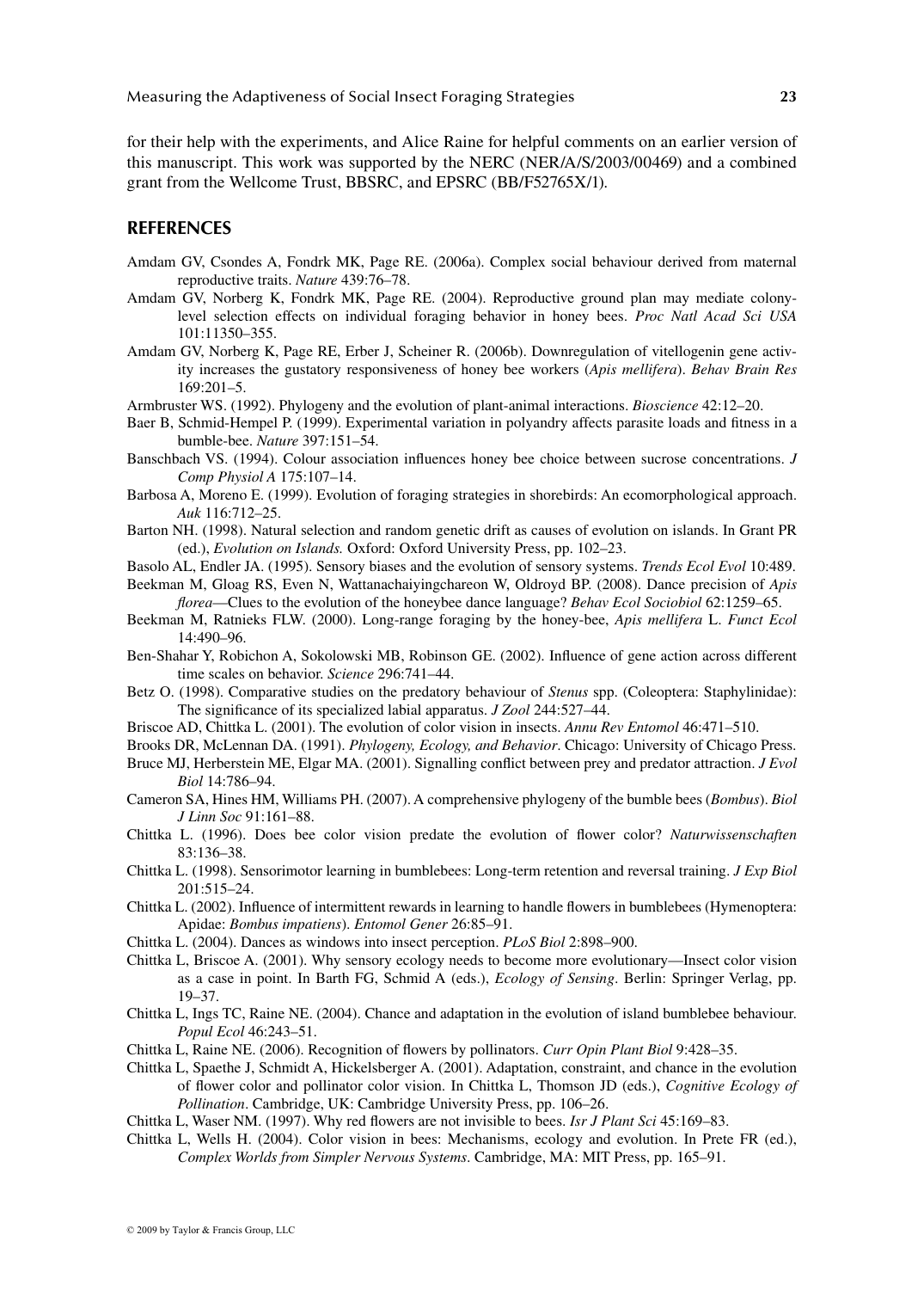Clutton-Brock TH, Harvey PH. (1977). Species differences in feeding and ranging behaviour in primates. In Clutton-Brock TH (Ed.), *Primate Ecology: Studies of Feeding and Ranging Behaviour in Lemurs, Monkeys and Apes*. London: Academic Press, pp. 557–84.

Collins SA. (1999). Is female preference for male repertoires due to sensory bias? *Proc R Soc Lond B* 266:2309–14.

Condit R, Ashton PS, Baker P, Bunyavejchewin S, Gunatilleke S, Gunatilleke N, Hubbell SP, Foster RB, Itoh A, LaFrankie JV, Lee HS, Losos E, Manokaran N, Sukumar R, Yamakura T. (2000). Spatial patterns in the distribution of tropical tree species. *Science* 288:1414–18.

Cuthill IC, Kacelnik A, Krebs JR, Haccou P, Iwasa Y. (1990). Starlings exploiting patches: The effect of recent experience on foraging decisions. *Anim Behav* 40:625–40.

Dafni A, Bernhardt P, Shmida A, Ivri Y, Greenbaum S, O'Toole C, Losito L. (1990). Red bowl-shaped flowers: Convergence for beetle pollination in the Mediterranean region. *Isr J Bot* 39:81–92.

Dawkins MS, Guilford T. (1996). Sensory bias and the adaptiveness of female choice. *Am Nat* 148:937–42.

Dornhaus A, Chittka L. (2004a). Information flow and regulation of foraging activity in bumble bees (*Bombus*  spp.). Apidologie 35:183–92.

Dornhaus A, Chittka L. (2004b). Why do honey bees dance? *Behav Ecol Sociobiol* 55:395–401.

Dukas R. (1998). *Cognitive Ecology: The Evolutionary Ecology of Information Processing and Decision Making*. Chicago: University of Chicago Press.

Dukas R. (2004). Evolutionary biology of animal cognition. *Annu Rev Ecol Evol Syst* 35:347–74.

- Dukas R, Bernays EA. (2000). Learning improves growth rate in grasshoppers. *Proc Natl Acad Sci USA* 97:2637–40.
- Dukas R, Duan JJ. (2000). Fitness consequences of associative learning in a parasitoid wasp. *Behav Ecol* 11:536–43.
- Dukas R, Real LA. (1991). Learning foraging tasks by bees: A comparison between social and solitary species. *Anim Behav* 42:269–76.
- Dyer AG, Whitney HM, Arnold SEJ, Glover BJ, Chittka L. (2006). Bees associate warmth with floral colour. *Nature* 442:525.
- Dyer FC. (2002). The biology of the dance language. *Ann Rev Entomol* 47:917–49.

Dyer FC, Seeley TD. (1989). On the evolution of the dance language. *Am Nat* 133:580–90.

Endler JA. (1986). *Natural Selection in the Wild*. Princeton, NJ: Princeton University Press.

- Endler JA, Basolo AL. (1998). Sensory ecology, receiver biases and sexual selection. *Trends Ecol Evol* 13:415–20.
- Estoup A, Solignac M, Cornuet JM, Goudet J, Scholl A. (1996). Genetic differentiation of continental and island populations of *Bombus terrestris* (Hymenoptera: Apidae) in Europe. *Mol Ecol* 5:19–31.
- Farooqui T, Robinson K, Vaessin H, Smith BH. (2003). Modulation of early olfactory processing by an octopaminergic reinforcement pathway in the honeybee. *J Neurosci* 23:5370–80.
- Farooqui T, Vaessin H, Smith BH. (2004). Octopamine receptors in the honeybee (*Apis mellifera*) brain and their disruption by RNA-mediated interference. *J Insect Physiol* 50:701–13.
- Fire A, Xu S, Montgomery MK, Kostas SA, Driver SE, Mello CC. (1998). Potent and specific genetic interference by double-stranded RNA in *Caenorhabditis elegans*. *Nature* 391:806–11.
- Fitzpatrick MJ, Ben-Shahar Y, Smid HM, Vet LEM, Robinson GE, Sokolowski MB. (2005). Candidate genes for behavioural ecology. *Trends Ecol Evol* 20:96–104.
- Ford EB. (1955). Rapid evolution and the conditions which make it possible. *Cold Spring Harb Symp Quant Biol* 20:230–38.
- von Frisch K. (1955). *The Dancing Bees*. London: Methuen.
- von Frisch K. (1967). *The Dance Language and Orientation of Bees*. Cambridge, MA: Belknap Press.

Fülöp A, Menzel R. (2000). Risk-indifferent foraging behaviour in honeybees. *Anim Behav* 60:657–66.

- Gallistel CR. (1990). *The Organization of Learning*. Cambridge, MA: MIT Press.
- Gegear RJ, Laverty TM. (2004). Effect of a colour dimorphism on the flower constancy of honey bees and bumble bees. *Can J Zool* 82:587–93.
- Gentry JB. (1974). Responses to predation by colonies of the Florida harvester ant, *Pogonomyrmex badius*. *Ecology* 55:1328–38.
- Giurfa M, Núñez J, Chittka L, Menzel R. (1995). Colour preferences of flower-naive honeybees. *J Comp Physiol A* 177:247–59.
- Gould JL. (1975). Honey bee recruitment: The dance-language controversy. *Science* 189:685–93.
- Greggers U, Menzel R. (1993). Memory dynamics and foraging strategies of honeybees. *Behav Ecol Sociobiol* 32:17–29.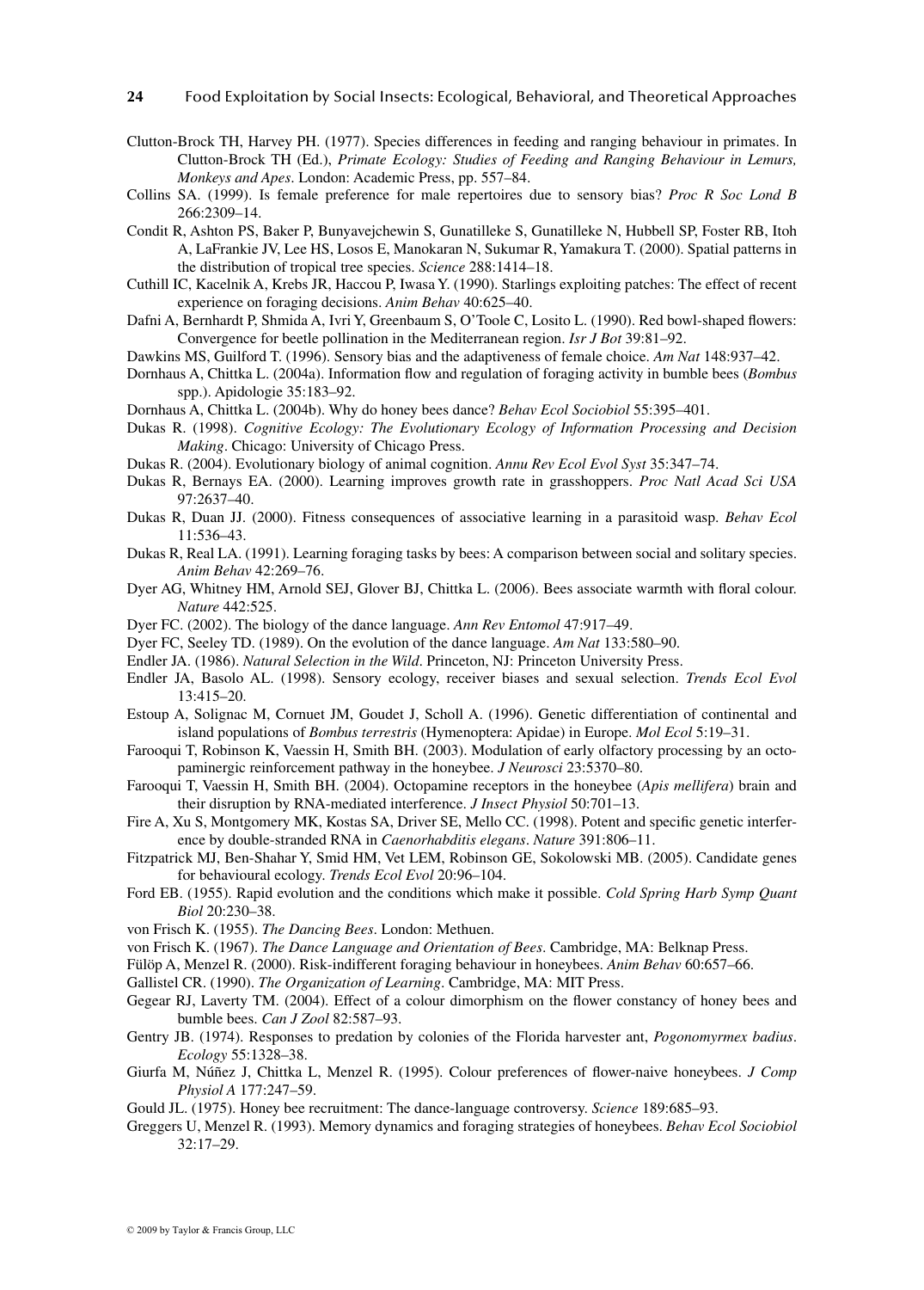- Gumbert A. (2000). Color choices by bumble bees (*Bombus terrestris*): Innate preferences and generalization after learning. *Behav Ecol Sociobiol* 48:36–43.
- Healy SD, de Kort SR, Clayton NS. (2005). The hippocampus, spatial memory and food hoarding: A puzzle revisited. *Trends Ecol Evol* 20:17–22.
- Heinrich B. (1979). *Bumblebee Economics*. Cambridge, MA: Harvard University Press.
- Heinrich B, Mudge PR, Deringis PG. (1977). Laboratory analysis of flower constancy in foraging bumble bees: *Bombus ternarius* and *B. terricola*. *Behav Ecol Sociobiol* 2:247–65.
- Herbers JM. (1980). On caste ratios in ant colonies: Population responses to changing environments. *Evolution* 34:575–85.
- Honey Bee Genome Sequencing Consortium. (2006). Insights into social insects from the genome of the honeybee *Apis mellifera*. *Nature* 443:931–49.
- Humphries MA, Müller U, Fondrk MK, Page RE. (2003). PKA and PKC content in the honey bee central brain differs in genotypic strains with distinct foraging behavior. *J Comp Physiol A* 189:555–62.
- Hunt GJ, Amdam GV, Schlipalius D, Emore C, Sardesai N, Williams CE, Rueppell O, Guzmán-Novoa E, Arechavaleta-Velasco M, Chandra S, Fondrk MK, Beye M, Page RE. (2007). Behavioral genomics of honeybee foraging and nest defense. *Naturwissenschaften* 94:247–67.
- Ings TC, Ward NL, Chittka L. (2006). Can commercially imported bumble bees out-compete their native conspecifics? *J Appl Ecol* 43:940–48.
- Irwin RE, Brody AK. (1999). Nectar-robbing bumble bees reduce the fitness of *Ipomopsis aggregata* (Polemoniaceae). *Ecology* 80:1703–12.
- Johnston TD. (1982). Selective costs and benefits in the evolution of learning. *Adv Stud Behav* 12:65–106.
- Kacelnik A, Krebs JR. (1985). Learning to exploit patchily distributed food. In Silby RM, Smith R (eds.), *Behavioural Ecology*. Oxford: Oxford University Press, pp. 189–205.
- Kingsolver JG, Hoekstra HE, Hoekstra JM, Berrigan D, Vignieri SN, Hill CE, Hoang A, Gibert P, Beerli P. (2001). The strength of phenotypic selection in natural populations. *Am Nat* 157:245–61.
- Krebs JR, Davies NB. (1993). *An Introduction to Behavioural Ecology*. 3rd ed. Oxford: Blackwell Science.
- Laverty TM. (1994). Bumble bee learning and flower morphology. *Anim Behav* 47:531–45.
- Lipp HP. (2002). The tortuous path from genotype to phenotype: Genes and cognition in mutant mice. *Eur J Hum Genet* 10:55.
- Losos JB, Miles DB. (1994). Adaptation, constraint, and the comparative method: Phylogenetic issues and methods. In Wainwright PC, Reilly SM (eds.), *Ecological Morphology: Integrative Organismal Biology.* Chicago: University of Chicago Press, pp. 60–98.
- Lunau K, Maier EJ. (1995). Innate color preferences of flower visitors. *J Comp Physiol A* 177:1–19.
- Lunau K, Wacht S, Chittka L. (1996). Colour choices of naive bumble bees and their implications for colour perception. *J Comp Physiol A* 178:477–89.
- Maynard Smith J. (1978). Optimization theory in evolution. *Annu Rev Ecol Syst* 9:31–56.
- McNamara JM, Houston AI, Weisser WW. (1993). Combining prey choice and patch use—What does ratemaximizing predict? *J Theor Biol* 164:219–38.
- Menzel R. (1985). Learning in honey bees in an ecological and behavioral context. In Hölldobler B, Lindauer M (eds.), *Experimental Behavioral Ecology*. Stuttgart: Gustav Fischer Verlag, pp. 55–74.
- Menzel R. (2001). Behavioral and neural mechanisms of learning and memory as determinants of flower constancy. In Chittka L, Thomson JD (eds.), *Cognitive Ecology of Pollination*. Cambridge, MA: Cambridge University Press, pp. 21–40.
- Menzel R, Shmida A. (1993). The ecology of flower colours and the natural colour vision of insect pollinators: The Israeli flora as a case study. *Biol Rev* 68:81–120.
- Mery F, Kawecki TJ. (2003). A fitness cost of learning ability in *Drosophila melanogaster*. *Proc R Soc Lond B* 270:2465–69.
- Mery F, Kawecki TJ. (2004). An operating cost of learning in *Drosophila melanogaster*. *Anim Behav* 68:589–98.
- Mery F, Kawecki TJ. (2005). A cost of long-term memory in *Drosophila*. *Science* 308:1148.
- Molet M, Chittka L, Stelzer RJ, Streit S, Raine NE. (2008). Colony nutritional status modulates worker responses to foraging recruitment pheromone in the bumblebee. *Bombus terrestris. Behav Ecol Sociobiol* 62:1919–26.
- Müller CB, Schmid-Hempel P. (1992). Correlates of reproductive success among field colonies of *Bombus lucorum*: The importance of growth and parasites. *Ecol Entomol* 17:343–53.
- Oldroyd BP, Thompson GJ. (2007). Behavioural genetics of the honey bee *Apis mellifera*. *Adv Insect Physiol* 33:1–49.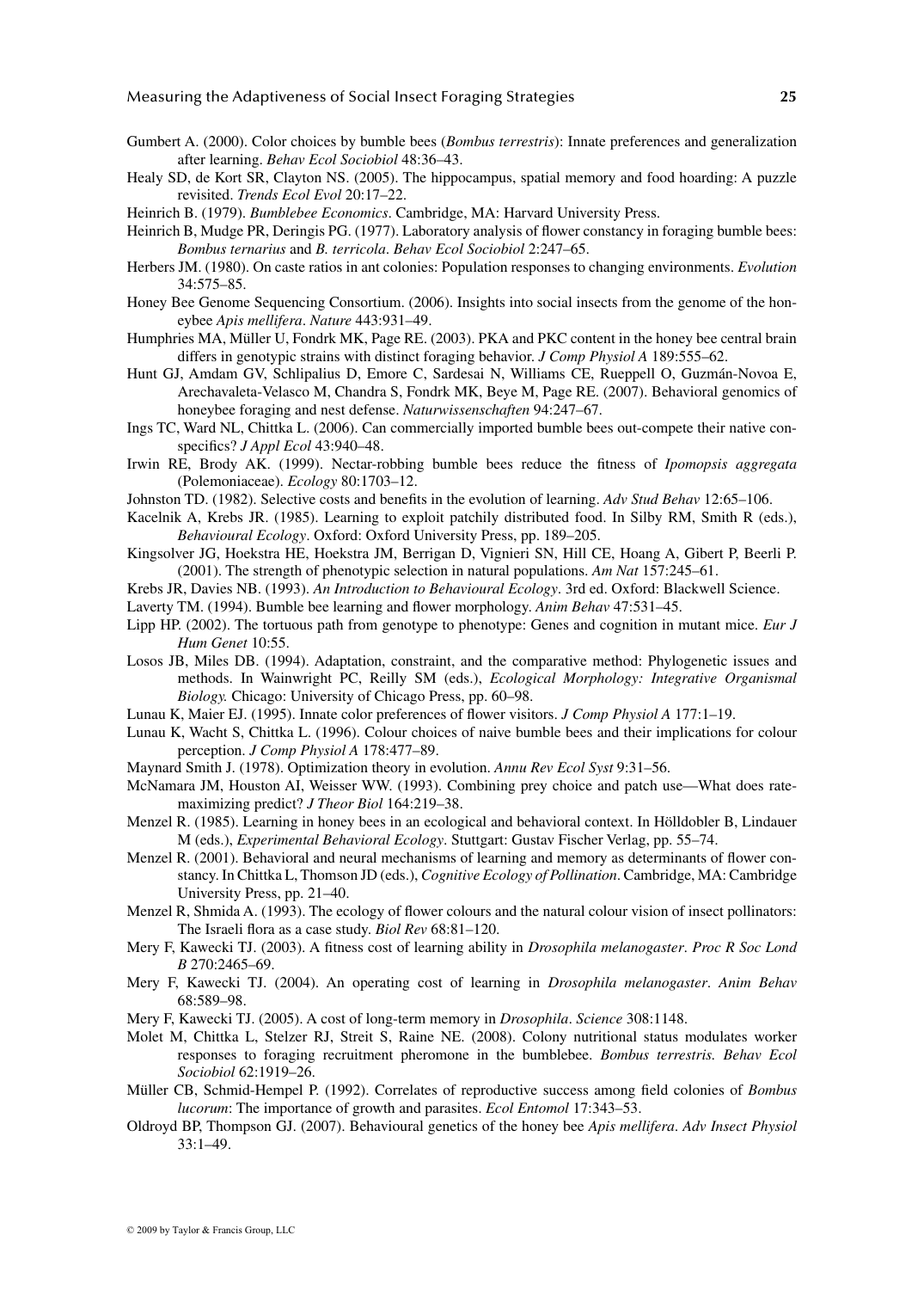- Olesen JM. (1985). The Macronesian bird-flower elements and its relation to bird and bee opportunists. *Bot J Linn Soc* 91:395–414.
- Ollerton J, Cranmer L, Stelzer RJ, Sullivan S, Chittka L. (2009). Bird pollination of Canary Island endemic plants. *Naturwissenschaften* 96:221–32.
- Owens IPF. (2006). Where is behavioural ecology going? *Trends Ecol Evol* 21:356–61.
- Page RE, Erber J, Fondrk MK. (1998). The effect of genotype on response thresholds to sucrose and foraging behavior of honey bees (*Apis mellifera* L.). *J Comp Physiol A* 182:489–500.
- Page RE, Fondrk MK. (1995). The effects of colony-level selection on the social organization of honey bee (*Apis mellifera* L.) colonies: Colony level components of pollen hoarding. *Behav Ecol Sociobiol* 36:135–44.
- Page RE, Robinson GE. (1991). The genetics of division of labor in honey bee colonies. *Adv Insect Physiol* 23:117–69.
- Page RE, Waddington KD, Hunt GJ, Fondrk MK. (1995). Genetic determinants of honey bee foraging behaviour. *Anim Behav* 50:1617–25.
- Pankiw T, Page RE. (2000). Response thresholds to sucrose predict foraging division of labor in honeybees. *Behav Ecol Sociobiol* 47:265–67.
- Pankiw T, Page RE. (2001). Genotype and colony environment affect honeybee (*Apis mellifera* L.) development and foraging behavior. *Behav Ecol Sociobiol* 51:87–94.
- Pankiw T, Tarpy DR, Page RE. (2002). Genotype and rearing environment affect honeybee perception and foraging behaviour. *Anim Behav* 64:663–72.
- Papaj DR, Prokopy RJ. (1989). Ecological and evolutionary aspects of learning in phytophagous insects. *Ann Rev Entomol* 34:315–50.
- Pelletier L, McNeil JN. (2003). The effect of food supplementation on reproductive success in bumblebee field colonies. *Oikos* 103:688–94.
- Phelps SM, Ryan MJ. (2000). History influences signal recognition: Neural network models of túngara frogs. *Proc R Soc Lond B* 267:1633–39.
- Pitman NCA, Terborgh JW, Silman MR, Núñez P, Neill DA, Cerón CE, Palacios WA, Aulestia M. (2001). Dominance and distribution of tree species in upper Amazonian terra firme forests. *Ecology* 82: 2101–17.
- Pyke GH. (1978). Optimal foraging: Movement patterns of bumblebees between inflorescences. *Theor Popul Biol* 13:72–98.
- Pyke GH, Pulliam HR, Charnov EL. (1977). Optimal foraging: A selective review of theory and tests. *Q Rev Biol* 52:137–54.
- Raine NE, Chittka L. (2005). Colour preferences in relation to the foraging performance and fitness of the bumblebee *Bombus terrestris*. *Uludag Bee J* 5:145–50.
- Raine NE, Chittka L. (2007a). The adaptive significance of sensory bias in a foraging context: Floral colour preferences in the bumblebee *Bombus terrestris*. *PLoS One* 2: e556. doi:10.1371/journal.pone. 0000556.
- Raine NE, Chittka L. (2007b). Flower constancy and memory dynamics in bumblebees (Hymenoptera: Apidae: *Bombus*). *Entomol Gener* 29:179–99.
- Raine NE, Chittka L. (2007c). Nectar production rates of 75 bumblebee-visited flower species in a German flora (Hymenoptera: Apidae: *Bombus terrestris*). *Entomol Gener* 30:191–92.
- Raine NE, Chittka L. (2007d). Pollen foraging: Learning a complex motor skill by bumblebees (*Bombus terrestris*). *Naturwissenschaften* 94:459–64.
- Raine NE, Chittka L. (2008). The correlation of learning speed and natural foraging success in bumble-bees. *Proc R Soc B* 275:803–8.
- Raine NE, Ings TC, Dornhaus A, Saleh N, Chittka L. (2006a). Adaptation, genetic drift, pleiotropy, and history in the evolution of bee foraging behavior. *Adv Stud Behav* 36:305–54.
- Raine NE, Ings TC, Ramos-Rodríguez O, Chittka L. (2006b). Intercolony variation in learning performance of a wild British bumblebee population (Hymenoptera: Apidae: *Bombus terrestris audax*). *Entomol Gener* 28:241–56.
- Raine NE, Pierson AS, Stone GN. (2007). Plant-pollinator interactions in a Mexican *Acacia* community. *Arthropod-Plant Interact* 1:101–17.
- Real LA. (1981). Uncertainty and pollinator-plant interactions: The foraging behavior of bees and wasps on artificial flowers. *Ecology* 62:20–26.
- Robinson GE, Page RE, Strambi C, Strambi A. (1989). Hormonal and genetic control of behavioral integration in honey bee colonies. *Science* 246:109–12.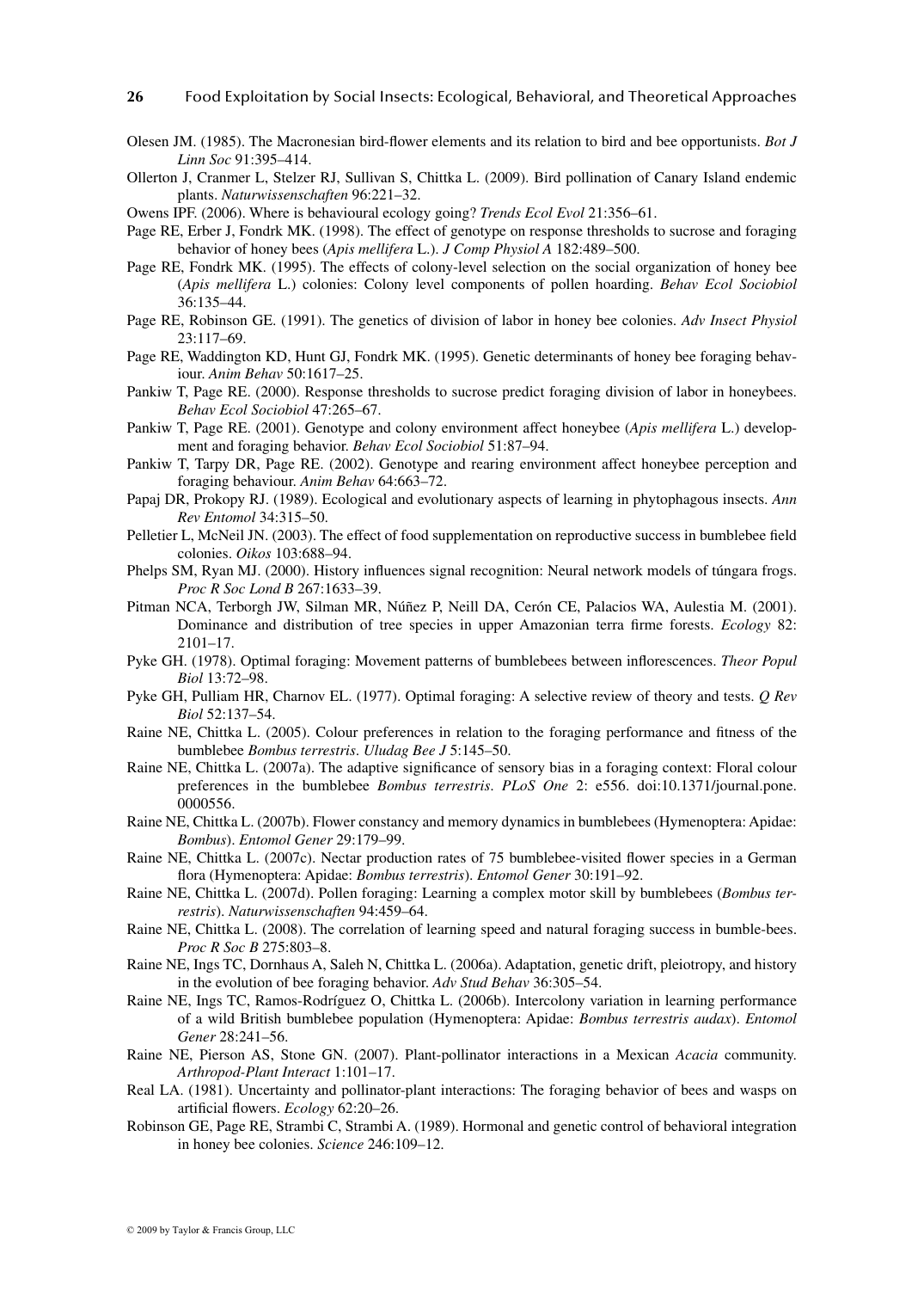- Ross KG, Keller L. (1998). Genetic control of social organization in an ant. *Proc Natl Acad Sci USA* 95:14232–37.
- Roubik DW. (1992). Loose niches in tropical communities: Why are there so few bees and so many trees? In Hunter MD, Ohgushi T, Price PW (eds.), *Effects of Resource Distribution on Animal-Plant Interactions*. San Diego: Academic Press, pp. 327–54.
- Rueppell O, Pankiw T, Nielsen DI, Fondrk MK, Beye M, Page RE. (2004a). The genetic architecture of the behavioral ontogeny of foraging in honeybee workers. *Genetics* 167:1767–79.
- Rueppell O, Pankiw T, Page RE. (2004b). Pleiotropy, epistasis and new QTL: The genetic architecture of honey bee foraging behavior. *J Hered* 95:481–91.
- Ryan MJ, Rand AS. (1999). Phylogenetic influence on mating call preferences in female túngara frogs, *Physalaemus pustulosus. Anim Behav* 57:945–56.
- Scheiner R, Page RE, Erber J. (2001a). The effects of genotype, foraging role, and sucrose responsiveness on the tactile learning performance of honey bees (*Apis mellifera* L.). *Neurobiol Learn Mem* 76:138–50.
- Scheiner R, Page RE, Erber J. (2001b). Responsiveness to sucrose affects tactile and olfactory learning in preforaging honey bees of two genetic strains. *Behav Brain Res* 120:67–73.
- Schmid-Hempel P, Heeb D. (1991). Worker mortality and colony development in bumblebees, *Bombus lucorum* (L.) (Hymenoptera, Apidae). *Mitt Schweiz Entomol Ges* 64:93–108.
- Schmid-Hempel P, Kacelnik A, Houston AI. (1985). Honeybees maximize efficiency by not filling their crop. *Behav Ecol Sociobiol* 17:61–66.
- Schmid-Hempel R, Schmid-Hempel P. (1998). Colony performance and immunocompetence of a social insect, *Bombus terrestris*, in poor and variable environments. *Funct Ecol* 12:22–30.
- Seeley TD. (1995). *The Wisdom of the Hive: The Social Physiology of Honey Bee Colonies*. Cambridge, MA: Harvard University Press.
- Shafir S, Wiegmann DD, Smith BH, Real LA. (1999). Risk-sensitive foraging: Choice behaviour of honeybees in response to variability in volume of reward. *Anim Behav* 57:1055–61.
- Sherry DF, Healy S. (1998). Neural mechanisms of spatial representation. In Healy S (ed.), *Spatial Representations in Animals.* Oxford: Oxford University Press, pp. 133–58.
- Shettleworth SJ. (1998). *Cognition, Evolution, and Behavior*. Oxford: Oxford University Press.
- Shobe J. (2002). The role of PKA, CaMKII and PKC in avoidance conditioning: Permissive or instructive? *Neurobiol Learn Mem* 77:291–312.
- Skorupski P, Döring TF, Chittka L. (2007). Photoreceptor spectral sensitivity in island and mainland populations of the bumblebee, *Bombus terrestris*. *J Comp Physiol A* 193:485–94.
- Smith C, Barber I, Wootton RJ, Chittka L. (2004). A receiver bias in the origin of three-spined stickleback mate choice. *Proc R Soc Lond B* 271:949–55.
- Stanton ML, Galen C. (1997). Life on the edge: Adaptation versus environmentally mediated gene flow in the snow buttercup, *Ranunculus adoneus*. *Am Nat* 150:143–78.
- Stelzer RJ, Ollerton J, Chittka L. (2007). Keine Nachweis für Hummelbesuch der Kanarischen Vogelblumen (Hymenoptera: Apidae). *Entomol Gener* 30:153–54.
- Stephens DW, Krebs JR. (1986). *Foraging Theory*. Princeton, NJ: Princeton University Press.
- Stone GN, Raine NE, Prescott M, Willmer PG. (2003). Pollination ecology of acacias (Fabaceae, Mimosoideae). *Aust Syst Bot* 16:103–18.
- Stone GN, Willmer PG, Rowe JA. (1998). Partitioning of pollinators during flowering in an African *Acacia* community. *Ecology* 79:2808–27.
- Streit S, Bock F, Pirk CWW, Tautz J. (2003). Automatic life-long monitoring of individual insect behaviour now possible. *Zoology* 106:169–71.
- Sumner S, Lucas E, Barker J, Isaac N. (2007). Radio-tagging technology reveals extreme nest-drifting behavior in a eusocial insect. *Curr Biol* 17:140–45.
- Sutcliffe GH, Plowright RC. (1988). The effects of food supply on adult size in the bumble bee *Bombus terricola* Kirby (Hymenoptera: Apidae). *Can Entomol* 120:1051–58.
- Towne WF, Gould JL. (1988). The spatial precision of the honey bees' dance communication. *J Insect Behav* 1:129–55.
- Valido A, Dupont YL, Hansen DM. (2002). Native birds and insects, and introduced honey bees visiting *Echium wildpretii* (Boraginaceae) in the Canary Islands. *Acta Oecol* 23:413–19.
- Visscher PK, Seeley TD. (1982). Foraging strategy of honeybee colonies in a temperate deciduous forest. *Ecology* 63:1790–801.
- Vogel S, Westerkamp C, Thiel B, Gessner K. (1984). Ornithophilie auf den Canarischen Inseln. *Plant Syst Evol* 146:225–48.